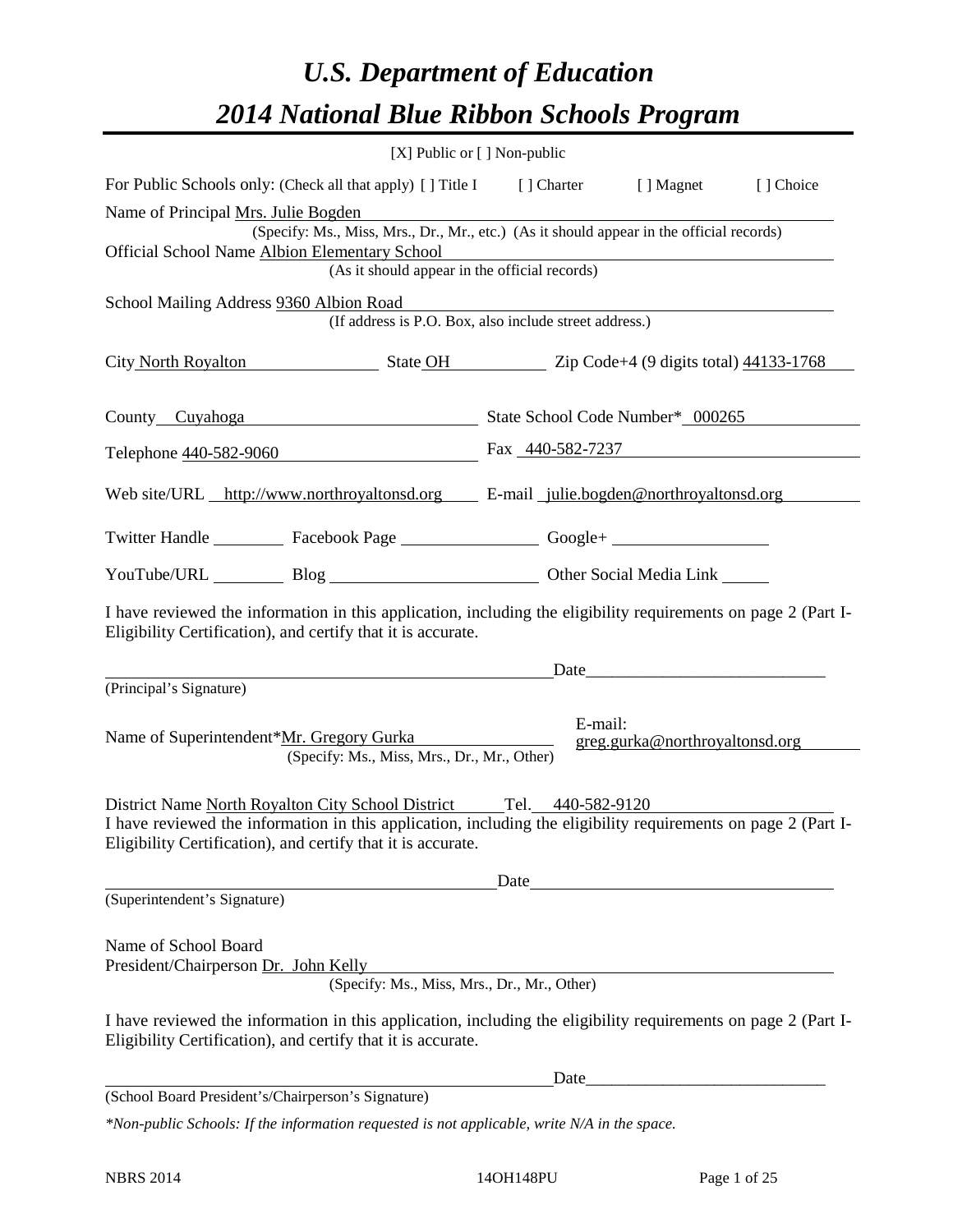### **Include this page in the school's application as page 2.**

The signatures on the first page of this application (cover page) certify that each of the statements below concerning the school's eligibility and compliance with U.S. Department of Education, Office for Civil Rights (OCR) requirements is true and correct.

- 1. The school configuration includes one or more of grades K-12. (Schools on the same campus with one principal, even a K-12 school, must apply as an entire school.)
- 2. The school has made its Annual Measurable Objectives (AMOs) or Adequate Yearly Progress (AYP) each year for the past two years and has not been identified by the state as "persistently dangerous" within the last two years.
- 3. To meet final eligibility, a public school must meet the state's AMOs or AYP requirements in the 2013-2014 school year and be certified by the state representative. Any status appeals must be resolved at least two weeks before the awards ceremony for the school to receive the award.
- 4. If the school includes grades 7 or higher, the school must have foreign language as a part of its curriculum.
- 5. The school has been in existence for five full years, that is, from at least September 2008 and each tested grade must have been part of the school for the past three years.
- 6. The nominated school has not received the National Blue Ribbon Schools award in the past five years: 2009, 2010, 2011, 2012, or 2013.
- 7. The nominated school has no history of testing irregularities, nor have charges of irregularities been brought against the school at the time of nomination. The U.S. Department of Education reserves the right to disqualify a school's application and/or rescind a school's award if irregularities are later discovered and proven by the state.
- 8. The nominated school or district is not refusing Office of Civil Rights (OCR) access to information necessary to investigate a civil rights complaint or to conduct a district-wide compliance review.
- 9. The OCR has not issued a violation letter of findings to the school district concluding that the nominated school or the district as a whole has violated one or more of the civil rights statutes. A violation letter of findings will not be considered outstanding if OCR has accepted a corrective action plan from the district to remedy the violation.
- 10. The U.S. Department of Justice does not have a pending suit alleging that the nominated school or the school district as a whole has violated one or more of the civil rights statutes or the Constitution's equal protection clause.
- 11. There are no findings of violations of the Individuals with Disabilities Education Act in a U.S. Department of Education monitoring report that apply to the school or school district in question; or if there are such findings, the state or district has corrected, or agreed to correct, the findings.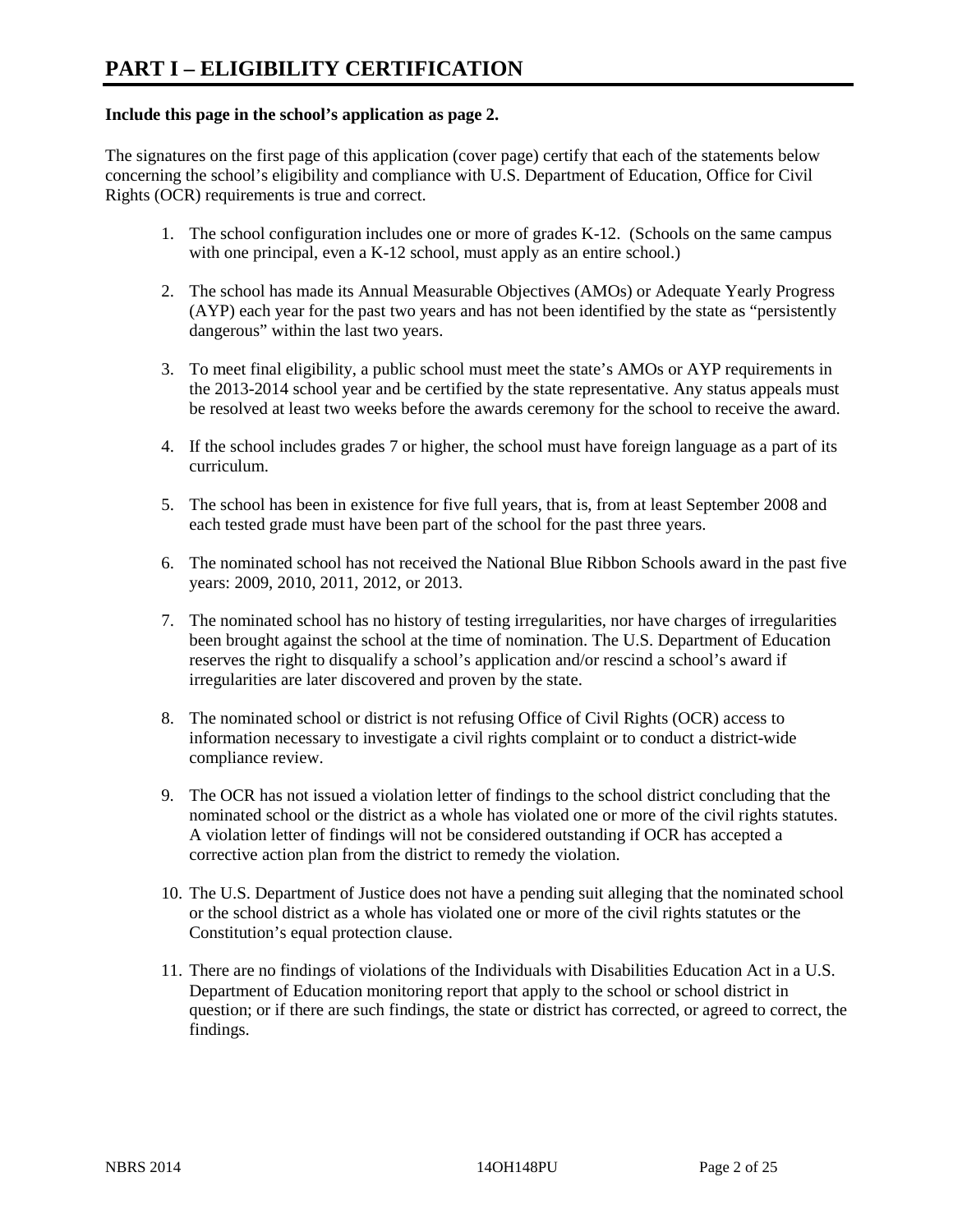# **PART II - DEMOGRAPHIC DATA**

#### **All data are the most recent year available.**

**DISTRICT** (Question 1 is not applicable to non-public schools)

| -1. | Number of schools in the district<br>(per district designation): | $\overline{4}$ Elementary schools (includes K-8)<br>1 Middle/Junior high schools |  |
|-----|------------------------------------------------------------------|----------------------------------------------------------------------------------|--|
|     |                                                                  | 1 High schools                                                                   |  |
|     |                                                                  | $0 K-12$ schools                                                                 |  |

6 TOTAL

**SCHOOL** (To be completed by all schools)

- 2. Category that best describes the area where the school is located:
	- [] Urban or large central city
	- [ ] Suburban with characteristics typical of an urban area
	- [X] Suburban
	- [ ] Small city or town in a rural area
	- [ ] Rural
- 3. 2 Number of years the principal has been in her/his position at this school.
- 4. Number of students as of October 1 enrolled at each grade level or its equivalent in applying school:

| Grade                           | # of         | # of Females | <b>Grade Total</b> |
|---------------------------------|--------------|--------------|--------------------|
|                                 | <b>Males</b> |              |                    |
| <b>PreK</b>                     | 0            | $\theta$     | $\Omega$           |
| K                               | 0            | 0            | 0                  |
| $\mathbf{1}$                    | 60           | 47           | 107                |
| $\mathbf{2}$                    | 39           | 46           | 85                 |
| 3                               | 57           | 36           | 93                 |
| 4                               | 61           | 47           | 108                |
| 5                               | 0            | 0            | 0                  |
| 6                               | 0            | $\Omega$     | 0                  |
| 7                               | 0            | 0            | 0                  |
| 8                               | 0            | 0            | 0                  |
| 9                               | 0            | $\Omega$     | 0                  |
| 10                              | 0            | 0            | 0                  |
| 11                              | 0            | 0            | 0                  |
| 12                              | 0            | 0            | 0                  |
| <b>Total</b><br><b>Students</b> | 217          | 176          | 393                |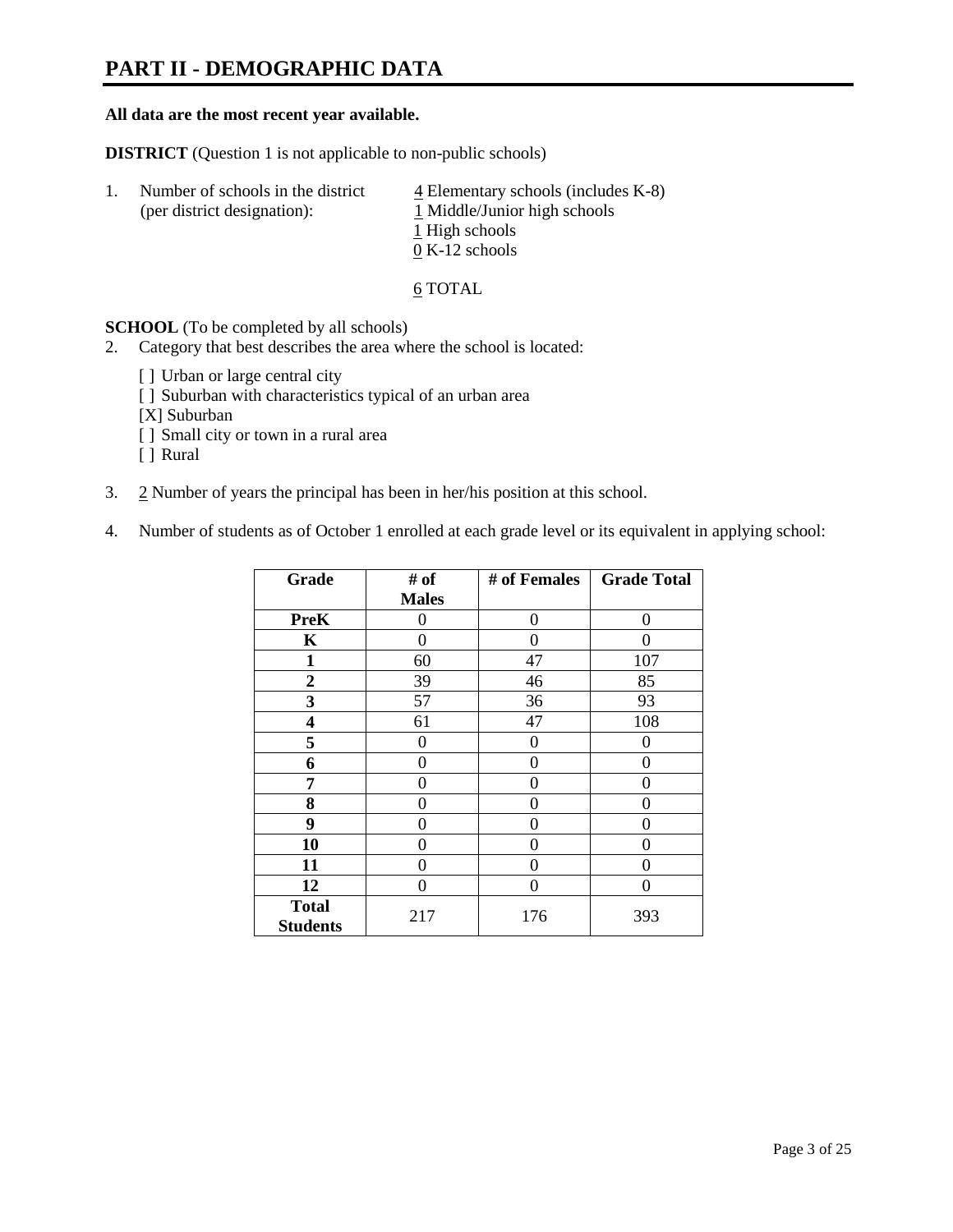the school:  $7\%$  Asian

5. Racial/ethnic composition of  $\qquad \qquad \underline{0}$  % American Indian or Alaska Native

1 % Black or African American

6 % Hispanic or Latino

0 % Native Hawaiian or Other Pacific Islander

81 % White

- 5 % Two or more races
	- **100 % Total**

(Only these seven standard categories should be used to report the racial/ethnic composition of your school. The Final Guidance on Maintaining, Collecting, and Reporting Racial and Ethnic Data to the U.S. Department of Education published in the October 19, 2007 *Federal Register* provides definitions for each of the seven categories.)

6. Student turnover, or mobility rate, during the 2012 - 2013 year: 9%

This rate should be calculated using the grid below. The answer to (6) is the mobility rate.

| <b>Steps For Determining Mobility Rate</b>    | Answer |
|-----------------------------------------------|--------|
| (1) Number of students who transferred to     |        |
| the school after October 1, 2012 until the    | 10     |
| end of the school year                        |        |
| (2) Number of students who transferred        |        |
| from the school after October 1, 2012 until   | 24     |
| the end of the 2012-2013 school year          |        |
| (3) Total of all transferred students [sum of | 34     |
| rows $(1)$ and $(2)$ ]                        |        |
| (4) Total number of students in the school as | 391    |
| of October 1                                  |        |
| $(5)$ Total transferred students in row $(3)$ | 0.087  |
| divided by total students in row (4)          |        |
| $(6)$ Amount in row $(5)$ multiplied by 100   | Q      |

## 7. English Language Learners (ELL) in the school: 7%

30 Total number ELL

Number of non-English languages represented: 16 Specify non-English languages: Arabic, Korean, Romanian, Russian, Serbian, Spanish, Ukrainian, Vietnamese, Gujarati, Hindi, Chinese, Italian, Panjabi, Egyptian, Tai, Marathi

8. Students eligible for free/reduced-priced meals: 20 %

Total number students who qualify:  $\frac{79}{9}$ 

If this method is not an accurate estimate of the percentage of students from low-income families, or the school does not participate in the free and reduced-priced school meals program, supply an accurate estimate and explain how the school calculated this estimate.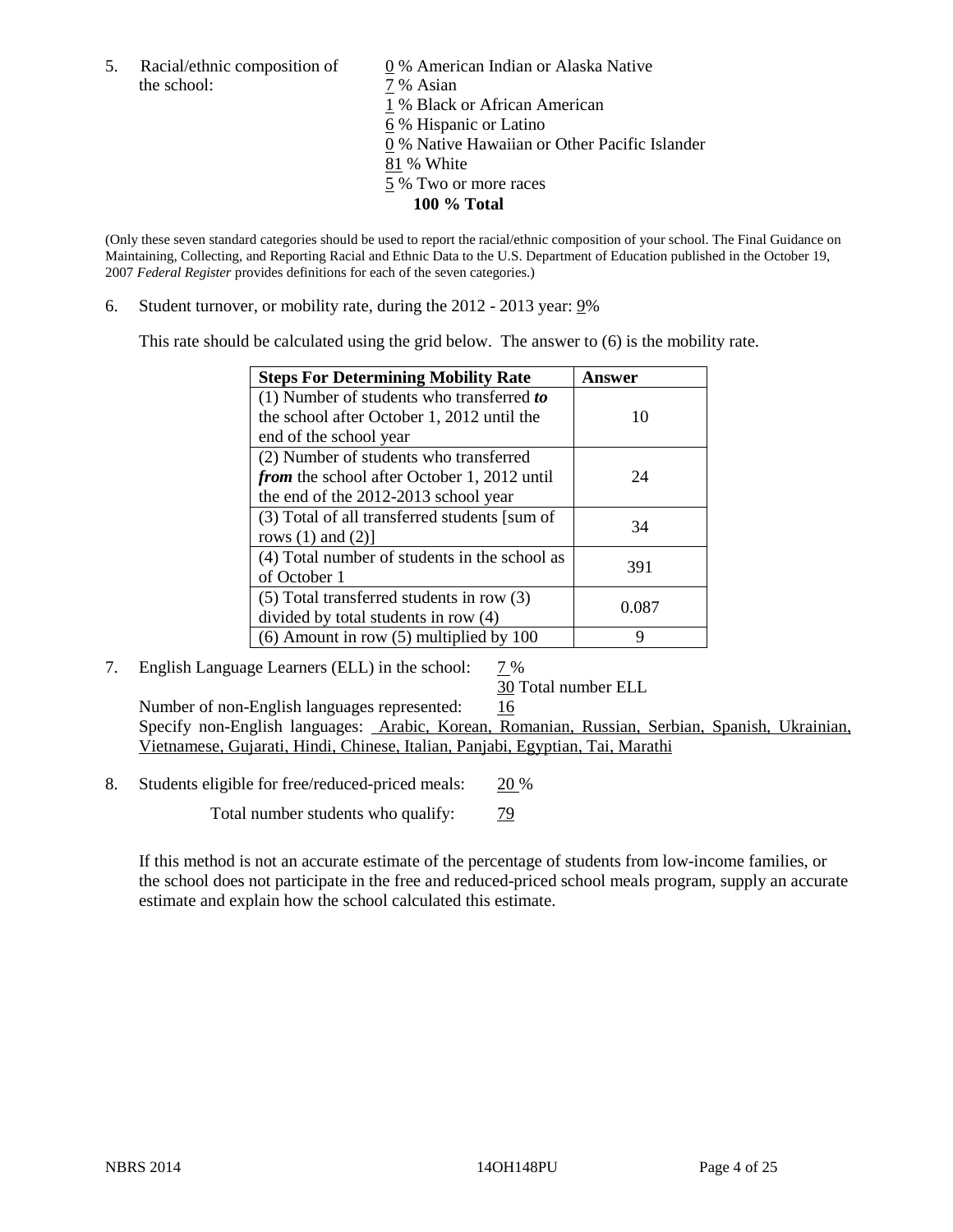34 Total number of students served

Indicate below the number of students with disabilities according to conditions designated in the Individuals with Disabilities Education Act. Do not add additional categories.

| 4 Autism                | 1 Orthopedic Impairment                               |
|-------------------------|-------------------------------------------------------|
| 1 Deafness              | 6 Other Health Impaired                               |
| 0 Deaf-Blindness        | 12 Specific Learning Disability                       |
| 4 Emotional Disturbance | 5 Speech or Language Impairment                       |
| 0 Hearing Impairment    | 0 Traumatic Brain Injury                              |
| 1 Mental Retardation    | $\underline{0}$ Visual Impairment Including Blindness |
| 0 Multiple Disabilities | <b>0</b> Developmentally Delayed                      |
|                         |                                                       |

10. Use Full-Time Equivalents (FTEs), rounded to nearest whole numeral, to indicate the number of personnel in each of the categories below:

|                                       | <b>Number of Staff</b> |
|---------------------------------------|------------------------|
| Administrators                        |                        |
| Classroom teachers                    | 17                     |
| Resource teachers/specialists         |                        |
| e.g., reading, math, science, special | 9                      |
| education, enrichment, technology,    |                        |
| art, music, physical education, etc.  |                        |
| Paraprofessionals                     | 4                      |
| Student support personnel             |                        |
| e.g., guidance counselors, behavior   |                        |
| interventionists, mental/physical     |                        |
| health service providers,             | 2                      |
| psychologists, family engagement      |                        |
| liaisons, career/college attainment   |                        |
| coaches, etc.                         |                        |
|                                       |                        |

11. Average student-classroom teacher ratio, that is, the number of students in the school divided by the FTE of classroom teachers, e.g.,  $22:1$   $23:1$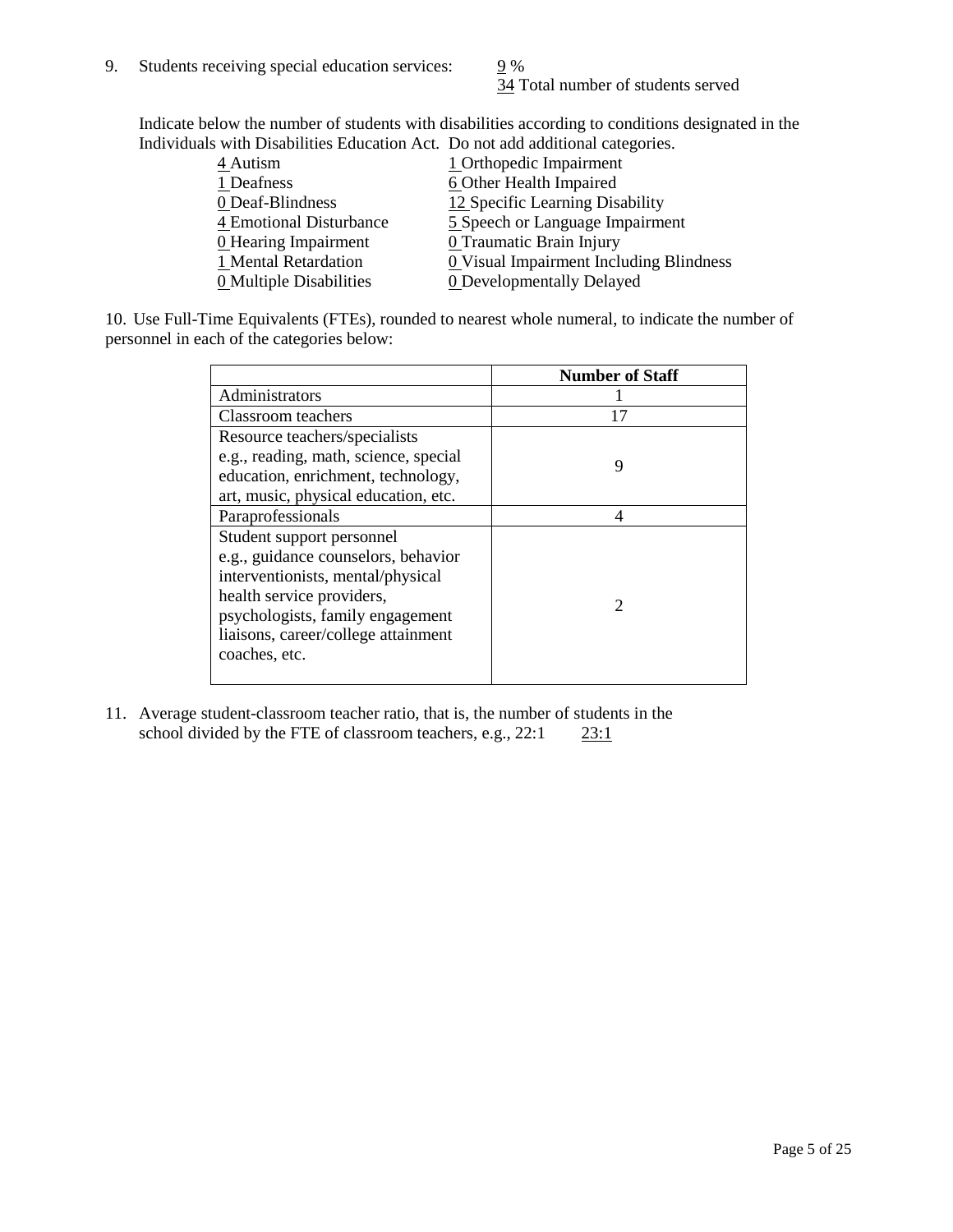12. Show daily student attendance rates. Only high schools need to supply yearly graduation rates.

| <b>Required Information</b> | 2012-2013     | 2011-2012 | 2010-2011 | 2009-2010 | 2008-2009 |
|-----------------------------|---------------|-----------|-----------|-----------|-----------|
| Daily student attendance    | 97%           | 96%       | 96%       | 96%       | 96%       |
| High school graduation rate | $\frac{1}{2}$ | 0%        | 0%        | 0%        | 0%        |

#### 13. **For schools ending in grade 12 (high schools)**

Show percentages to indicate the post-secondary status of students who graduated in Spring 2013

| <b>Post-Secondary Status</b>                  |          |
|-----------------------------------------------|----------|
| Graduating class size                         |          |
| Enrolled in a 4-year college or university    | 0%       |
| Enrolled in a community college               | 0%       |
| Enrolled in career/technical training program | 0%       |
| Found employment                              | 0%       |
| Joined the military or other public service   | 0%       |
| . Other                                       | $\gamma$ |

14. Indicate whether your school has previously received a National Blue Ribbon Schools award. Yes  $No X$ 

If yes, select the year in which your school received the award.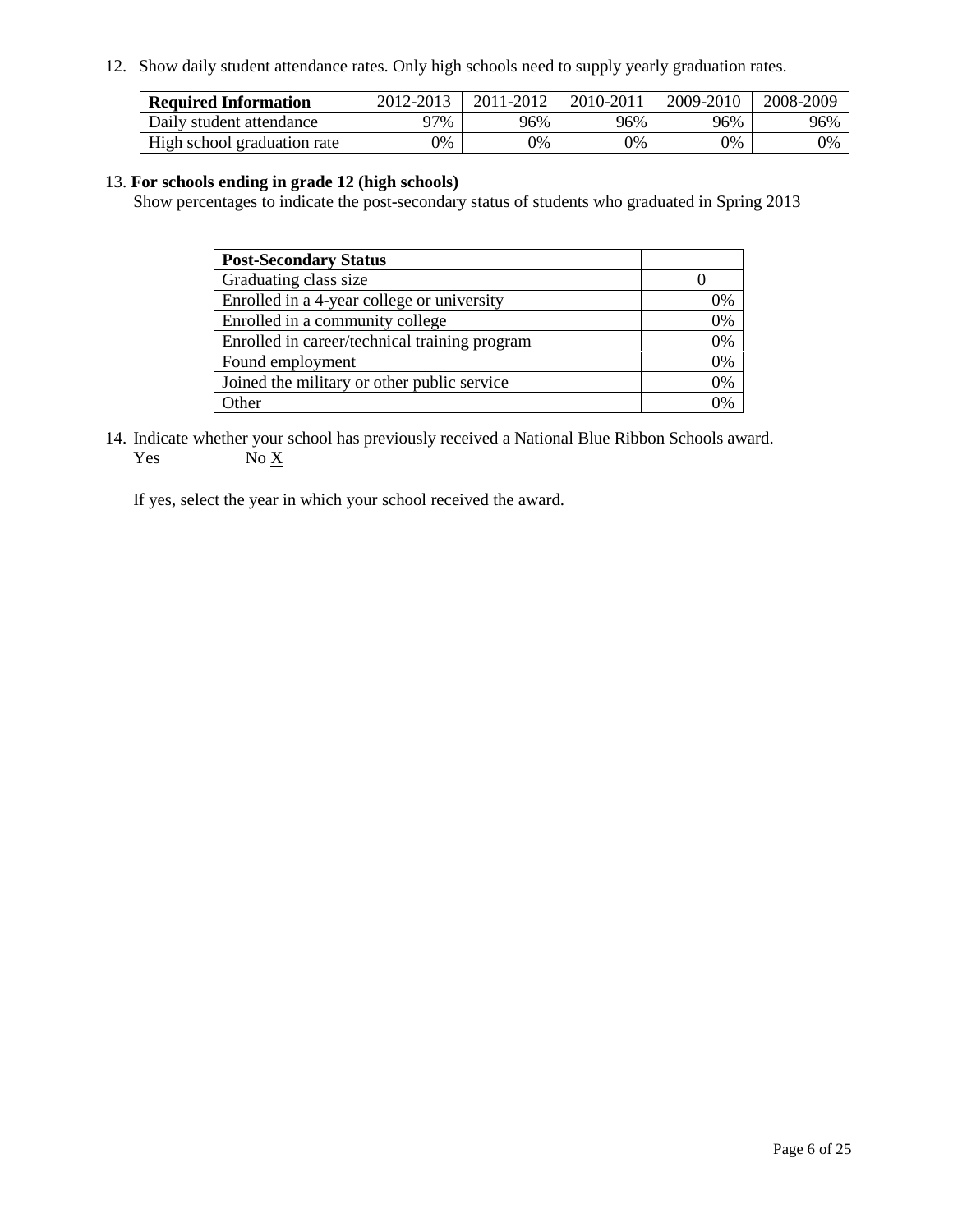# **PART III – SUMMARY**

Albion Elementary School lives our mission to inspire and empower learners. We exemplify the Starfish Philosophy that each act, big or small, matters in the life of a child. It is our privilege to instill "hope, optimism, and determination" in our daily interactions with children.

Albion is a welcoming community. Students and staff are engaged in practicing and modeling Albion's Expectations: Be Ready, Be Respectful, Be Responsible, and Be a Friend. Upon entering our school, one is greeted with a child-centered, print-rich environment, which include banners promoting positive behaviors and learning goals. Our lobby sets the stage with a cozy reading center that invites one to cuddle up with a good book. The hallways illustrate our commitment to celebrate the uniqueness of our children by showcasing student work.

From the start of our day until the last bus leaves, not a minute is wasted. Teachers maximize instructional time during transitions through entrance and exit activities. Learning spills out into the hallways by utilizing interactive pocket charts, flashcards, and learning centers that reinforce skills across curricular areas.

Albion is unique in the leadership roles provided to children. It is our goal that students take pride and ownership in their school. These opportunities start early with first grade Pride Patrol, then build to include Library Helpers, Morning Announcers, Peer Mentors, Mr. Bryan's Lunch Helpers, and Safety Patrol. Student Council Representatives foster a community connection through various service projects. Conflict Managers receive training to mediate minor student disputes through the conflict resolution process.

The staff, parents, and community collaborate to create an atmosphere that embodies the following beliefs:

- We believe in a culture that promotes respect and integrity.
- We believe in collaboration among schools, communities, and families.
- We believe communication is essential.
- We believe in a balance between interpersonal relationships and technology.
- We believe all students are capable of learning and learn in different ways at different rates.
- We believe in equal access for every student.

The District includes students from North Royalton and Broadview Heights, Ohio. These communities deeply value our educational system and support our schools. Our demographics are undergoing socioeconomic and cultural transitions. County public housing has brought an influx of families seeking a quality education based upon our consistent Excellent rating by the State of Ohio.

Albion consists of 393 students in grades 1-4. We are one of four elementary buildings in the school district. Students come from diverse cultural, religious, and family structures. Twenty percent of the student population is economically disadvantaged and the transient/mobility rate is nine percent. Our English Language Learners population comprises seven percent of our student body with 16 identified languages. Additionally, nine percent of students have a disability falling under multiple state identification areas. Our building houses the sole district-wide special education program for elementary students with behavioral challenges. This program supports students in the general education classroom. Our students achieve success due to the outstanding partnership, flexibility, and commitment of our staff in developing instructional programs tailored for each child.

Our diverse population creates challenges in the areas of student achievement, scheduling of specialized services, and parent communications. Albion's ability and willingness to embrace these challenges has earned us a continual Excellent rating.

Albion is proud to have been ranked first on the Third Grade Math Ohio Achievement Assessment out of 230 public elementary schools in Cuyahoga County and thirteenth in the state during the 2009-2010 school year! Our school was a 2010-2011 Ohio Association of Elementary School Administrators' Hall of Fame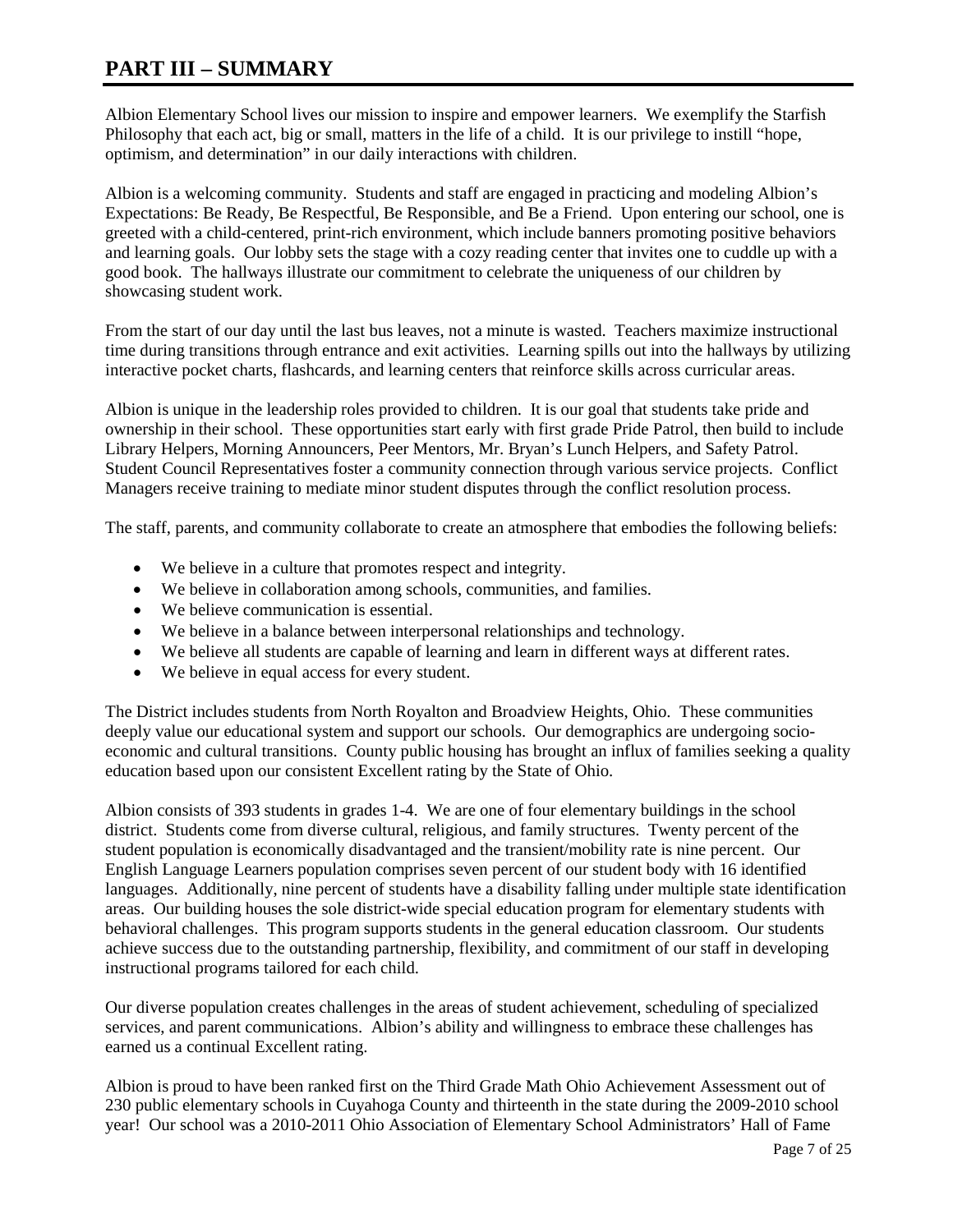finalist for our exemplary educational programs to meet student needs. Other recognitions include the National PTA Parent Involvement Certification of Excellence, the Honor Student Council Excellence Award from the National Association of Elementary School Principals, the Buckeye Best Healthy School Award for three years, and the 2011 Earth Day Challenge Award.

We understand that our students' success and achievement is due to our partnership with parents. In collaboration with the PTA, we host opportunities that welcome parents to our school so children can see them taking an active interest in their home away from home. Such activities include Muffins with Mom, Doughnuts with Dad, Family Math Night, the Scholastic Book Fair, Grandparents Lunch, and our annual Art Show. Parents provide additional support in the classroom by assisting individual students or small groups.

Albion's proudest achievement is the impression we leave to those that pass through our doors. An often repeated sentiment by parents and visitors is, "I can always count on Albion to be friendly and keep me informed." Our ability to successfully blend our rigorous curriculum and our high academic expectations, with a friendly, compassionate culture defines our school and makes us worthy of National Blue Ribbon recognition.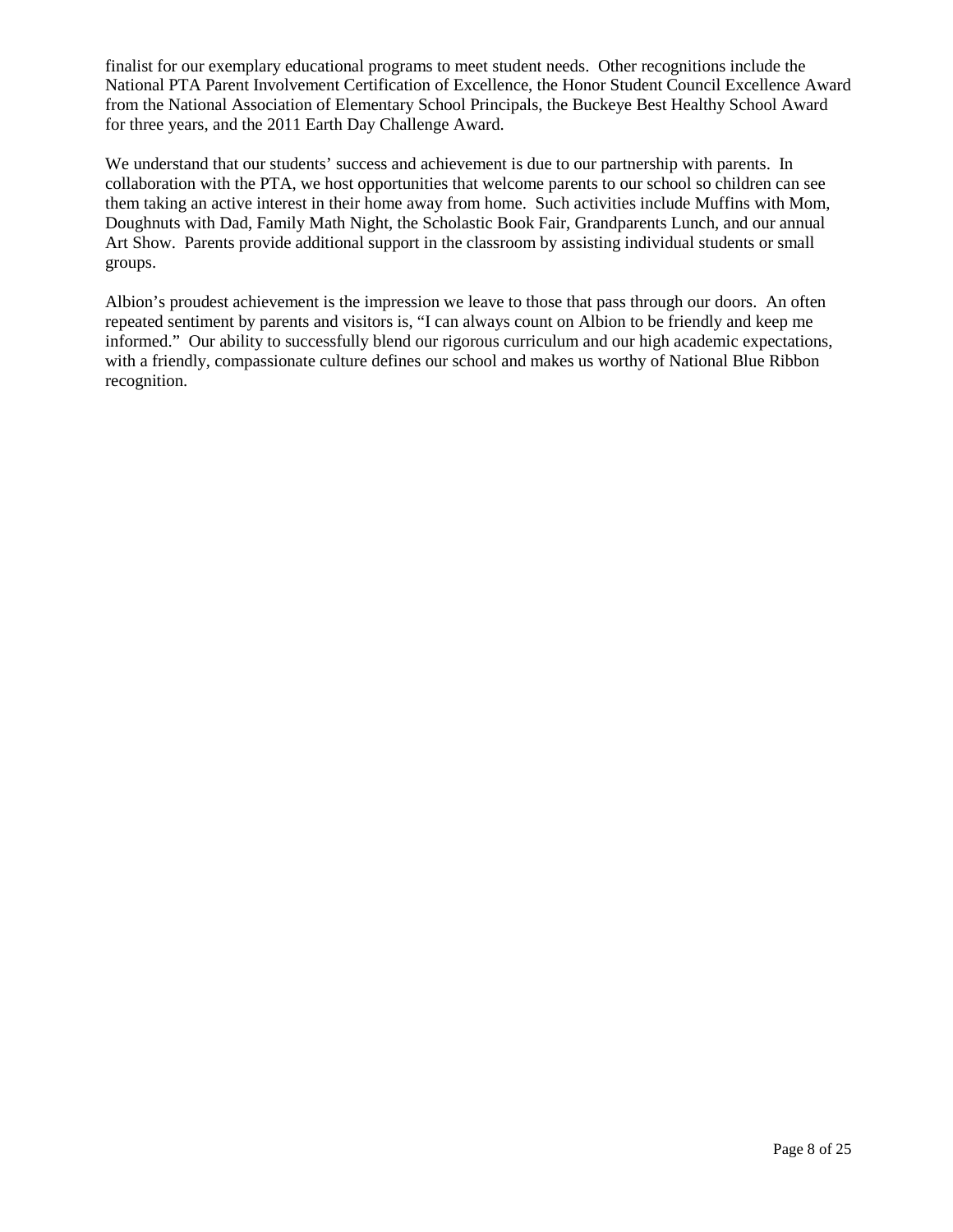## **1. Assessment Results:**

a) Albion's third and fourth grade students participate in the Ohio Achievement Assessment in reading and math. We receive scores regarding overall student proficiency (Performance Indicators), overall achievement levels (Performance Index), overall student progress (Value Added), and the academic performance of specific subgroups (Annual Measurable Objectives). Albion earned an 'A' on all four of these local report card measures.

Based on cut scores, student performance on the Ohio Achievement Assessment falls into one of five categories: limited, basic, proficient, accelerated, and advanced. Over the last five years, Albion has had over ninety-two percent or more of our students meet State expectations by achieving proficient or above in reading and math.

The Performance Index measures test results of every student. There are six levels on the index and we receive points for every student in each of these levels. The higher the achievement level the more points awarded in the District's index. Albion's Performance Index on the State report card this year was an 'A'. Our Performance Index score has consistently exceeded 108 out of a possible 120 points over the last five years.

Annual Measurable Objectives compare the performance of all students and subgroups to a State goal. These objectives show how well students are doing in reading and math. Albion has met the goals in this area for the last 5 years. We received an 'A' this year as 100% of our four groups met the State goal.

Our overall performance includes Value Added scores. Value Added is a measure of growth. It determines how much "growth" students make in reading and math between 3rd and 4th grade. It is a method that helps measure the impact that instruction has on a student's academic progress. This year our building received an overall grade of 'A' for Value Added.

b) The analysis of our data indicates consistency in our instruction across grade levels and over time. In the 2008-2009 school year, our 3rd grade reading and 4th grade math were at 92% and 94% respectively. During the remaining 4 year period, 95% or more of our students have scored at or above the proficient level in reading and math.

Our economically disadvantaged subgroup has performed with similar consistency. During the 2008-2009 school year, this subgroup had scores at or above the proficient level ranging from 73% to 95%. Since that time, 14 of 16 data points have been 95% or higher. During the 2012-2013 school year, there was a 10% gap between our economically disadvantaged subgroup and our general population in third grade math. We are addressing this achievement gap by adding two intervention periods a week to differentiate math instruction. One of our Response to Intervention teachers specializes in math instruction. She co-teaches with the classroom teacher or works separately with a smaller group of students who need differentiated instruction. She also focuses on skill deficits based on individual student needs. We anticipate closing the achievement gap through these additional supports.

Albion has a subgroup for Students with Disabilities in Grade 4 in both reading and math. In reading, we have decreased the achievement gap between students with disabilities and the general student population. Math has shown a steady upward trend in 3 of 4 years despite last year's 10 percent gap. To address this difference, we have implemented a co-teaching structure to ensure that our students with disabilities receive the majority of instruction within the general education classroom, with added support in a small group setting. Co-teaching provides students with disabilities the opportunity to receive instruction from both the teacher, who is the expert at curriculum, and the teacher whose expertise lies with specialized instruction. This guarantees equal access to the curriculum for all students.

Several factors have contributed to the consistency of our performance level. In math, we implemented both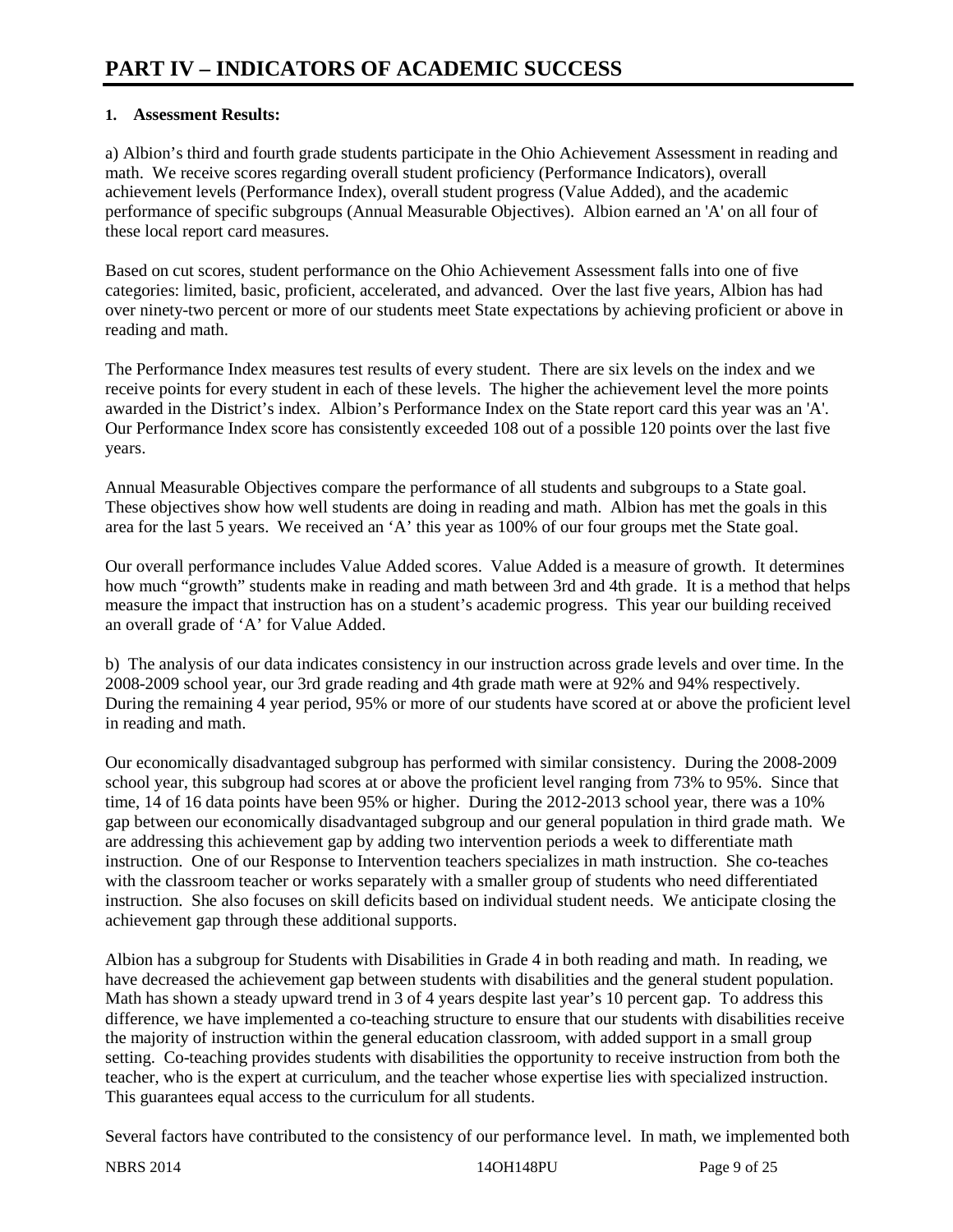flex grouping and an extension teacher to meet the different instructional needs of students. Pre and post testing provides us with data regarding student achievement to plan the flexible groups. The Response to Intervention teacher provides support for students at all grade levels. The students in these groups are ever changing, based on the data and student performance on daily learning tasks.

The use of an extension teacher is unique to Albion. Creative scheduling and the reallocation of personnel affords us the ability to assign a teacher to instruct a content area. Several of our staff members have instructional expertise in math. This enables us to provide extensive, consistent grade level math instruction for students. Because of these structures the gap went from 12% to 5% or less within 2 years.

In reading, we implemented guided reading methods consistently across grade levels. Teachers participated in professional development and visited other districts to observe guided reading in action at a range of grade levels. Classroom libraries were leveled and the building leveled library was reorganized for ease of access for books and better identification of levels. The gap for the economically disadvantaged in 4th grade during the 2008-2009 school year was 22%. The following year it was 6%. Guided reading remains a strong component of our instruction at all grade levels.

#### **2. Using Assessment Results:**

Albion Elementary uses a variety of data tools to support our efforts in using data to guide instruction. It begins with a range of assessments. These include benchmark assessments (DIBELS, Study Island), progress monitoring, Development Reading Assessments, AIMS web early numeracy measures, and common and curriculum assessments. We use these results to make both long and short term instructional decisions as well as to design interventions specific to student needs.

Analysis of our DIBELS fluency data indicates that our students' performance consistently remains well above benchmark. In all grades, the fluency rates have exceeded the benchmark goals by 30 or more words per minute. Further analysis between fluency rates and our Ohio Achievement Assessment performance indicate that this consistency in fluency at first and second grade has had a positive impact on the number of students achieving at the accelerated and advanced levels when these students get to third and fourth grade.

A strong emphasis on comprehension has supported our students' high achievement. We use Study Island as a benchmarking tool in grades 2-4 to measure reading comprehension. These benchmarking test scores indicate a strong correlation between Study Island performance and success on the Ohio Achievement Assessments. This information drives classroom instruction, differentiation, and intervention.

Parents receive written notification of their child's performance levels on DIBELS three times each year. This includes information regarding supports and interventions that are being provided at school. Parents of students in grades three and four also receive a letter from the State regarding their child's Ohio Achievement Assessment results.

Data analysis and instructional decisions are made within several collaborative structures. At monthly grade level and weekly teacher based team meetings, curriculum, common assessments, and student data is analyzed. Best practices are shared and decisions are made to maximize learning and instruction. Small group and individual data is reviewed to adjust specific skill instruction, levels of tier support, and enrichment. Parents are notified of these changes. Through this ongoing collaboration, instruction is enhanced and teachers support one another.

Our data is housed in Testingwerks, a data management system. Teachers can access this data at any time. They can view one specific measure over time (DIBELS), data from a specific grade or a student's entire assessment, and intervention history. The teacher or team can see patterns over time for any given student or group of students. This cumulative information has an impact on instructional decisions at the individual, group, class, building and District level.

Student achievement is shared with the community through the District website, the Superintendent's Key Page 10 of 25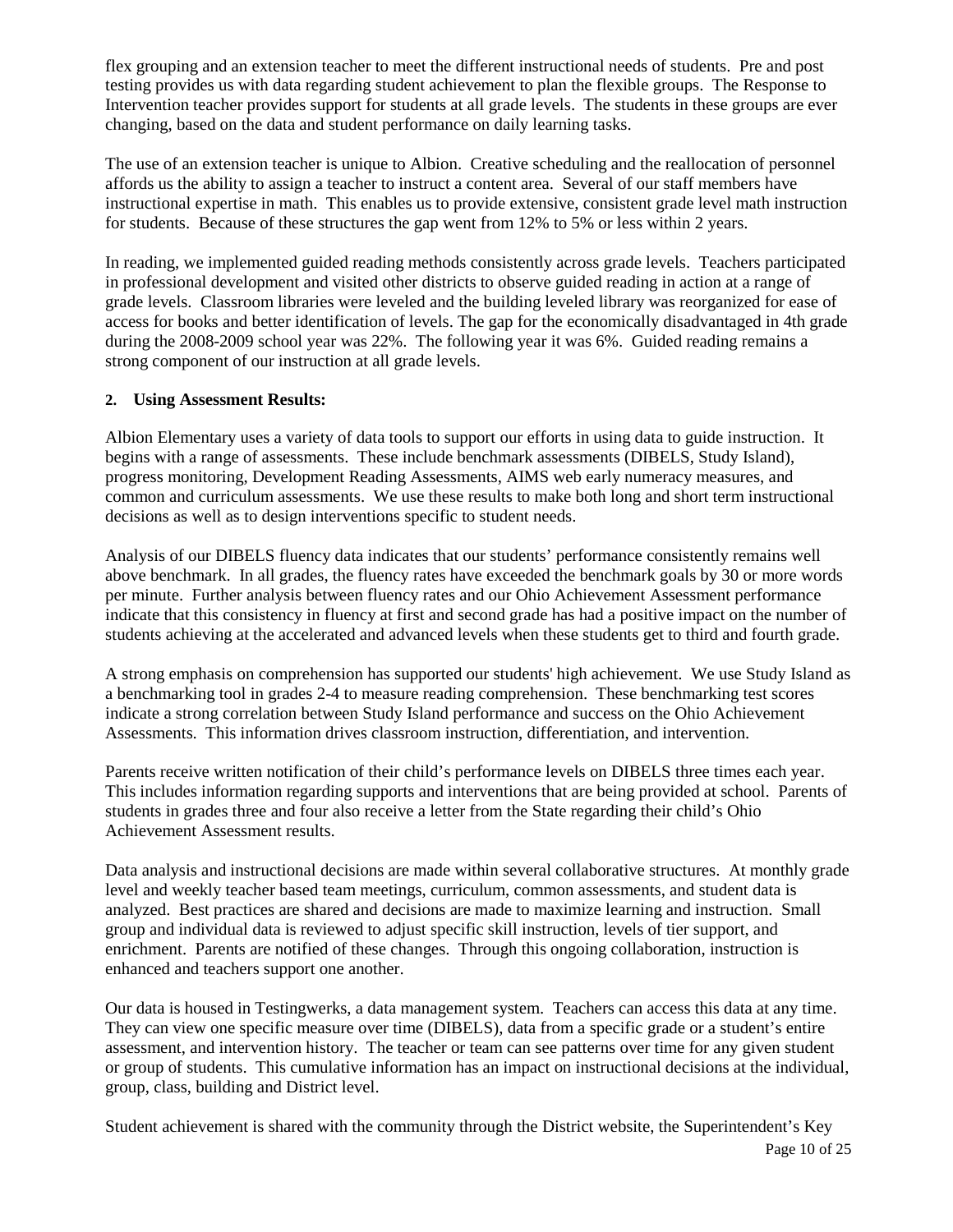Communicator emails, Board of Education meetings, community meetings and local newspapers. Our online grade reporting system enables parents to monitor their child's progress, assignments, and assessments.

### **3. Sharing Lessons Learned:**

Albion is proud of our accomplishments and is always willing to share our best practices with colleagues in and outside of our school. Through active participation in the Elementary Leadership Team and collaboration meetings for the elementary buildings, our staff members' individual strengths and talents and our unique programs are shared across the district.

As new technology is implemented, teachers pilot these tools and resources. They facilitate professional development and support the implementation of this technology in the classrooms. The technologies include SMART Boards, mimio interactive whiteboards, Turning Point, iPads, and interactive websites. We create shared files for model lessons and resources for instruction. These are shared through our district server in Moodle providing access throughout the district.

In 2010, North Royalton City Schools embraced the opportunity to self-evaluate using the Ohio Improvement Process Framework. This complex process provided us multiple opportunities to evaluate programs and data at the District and individual school level. This enabled Albion to compare and share its data and instructional strategies with the other elementary schools in the District. This led to the formation of common goals to specifically improve our math and reading scores. District and building level teams were formed to continue monthly collaboration.

Our belief in collaboration impacts our ability to share with each other. We have early release days, professional development days, and District level meetings built into our calendar. These increase our ability to share new techniques, strategies, and best practices. Our curriculum was mapped and aligned to ensure consistency for our intra-district students transfers.

Through the District mentoring program, Resident Educators are paired with an experienced teacher. This allows our new teachers to learn effective strategies and techniques for classroom implementation. Both mentors and mentees reflect and benefit from this relationship. District mentees often request to observe in Albion's classrooms due to our strong reputation.

Albion has been on the cutting edge of the implementation of the Response to Intervention process and methods to effectively differentiate. The result is that many schools come to Albion to witness the Response to Intervention process, flex-grouping, and extension teaching. During this time, colleagues share, discuss, and observe the programs. We are proud that our programs have been and will continue to be a model for other schools.

## **4. Engaging Families and Community:**

Albion creates a welcoming atmosphere for our students, families, and community members. We host an open house prior to the commencement of school to inform parents of expectations, academic standards, and the importance of home and school collaboration. Each grade level has a tailored homework component to reinforce reading and math skills. Activities are designed to promote parent-child interaction, while supporting the school curriculum.

Our teachers have a great relationship with the families we serve and provide many formats in which to have active dialogue. Weekly newsletters, emails, and teacher websites inform parents of areas of study, ways to support learning at home, and current school events. Our Friday morning announcements and special school events are videotaped and put onto our school website. Parents are welcome to view these and see a glimpse of their child's day.

Students benefit from our partnership with their families. Parent volunteers are actively present in our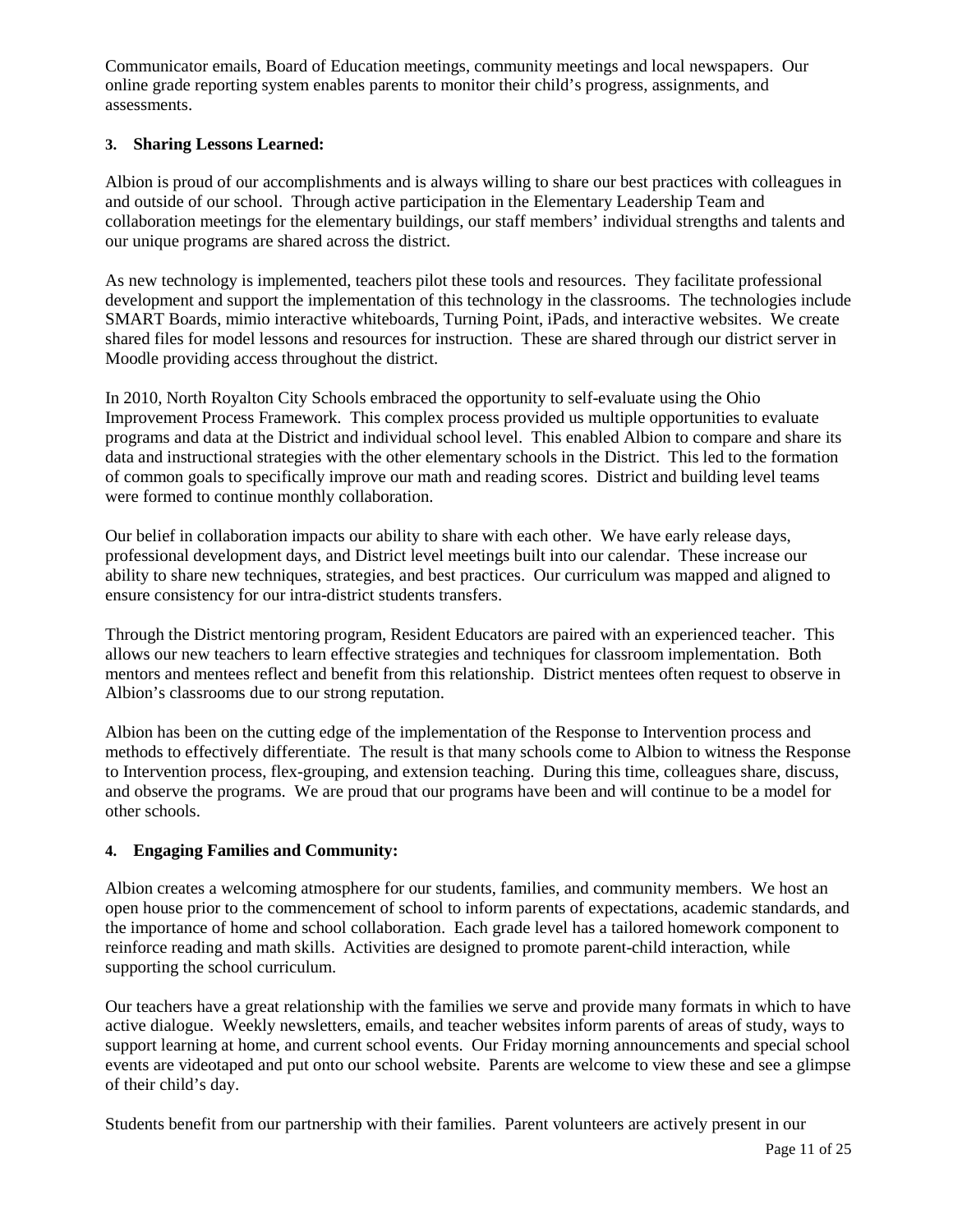building. They can be seen practicing math facts, listening to students read, joining their children for lunch, and helping to prepare classroom materials. When we put out a call for help, we know that we can count on an overwhelming response. Families come to assist with events, such as our mid-year social and end of the year carnival. Parents also help welcome our new first graders as they transition from the Kindergarten building.

Albion creates many opportunities to bring the community into our school. Each November we invite veterans to our school so that we may honor them with a special Veterans Day brunch and assembly. Students enjoy listening to their reflections and viewing special memorabilia. During career week, parents and community members are invited to share their experiences in the world of work. Through various classroom lessons, parents and community members share their expertise and special features of their culture. Other activities that the community and parents are invited to include: the Art Show, a third grade square dance, musical concerts, and the annual Turkey Trot.

Our students reach out and make connections to the community through involvement in various service projects. Students raise money for The American Heart Association, The Muscular Dystrophy Foundation, and the Leukemia and Lymphoma Society. We send letters and care packages to our troops abroad and personalized holiday cards for the seniors in our area nursing homes. We strive to instill empathy, understanding, and respect between our students and their world.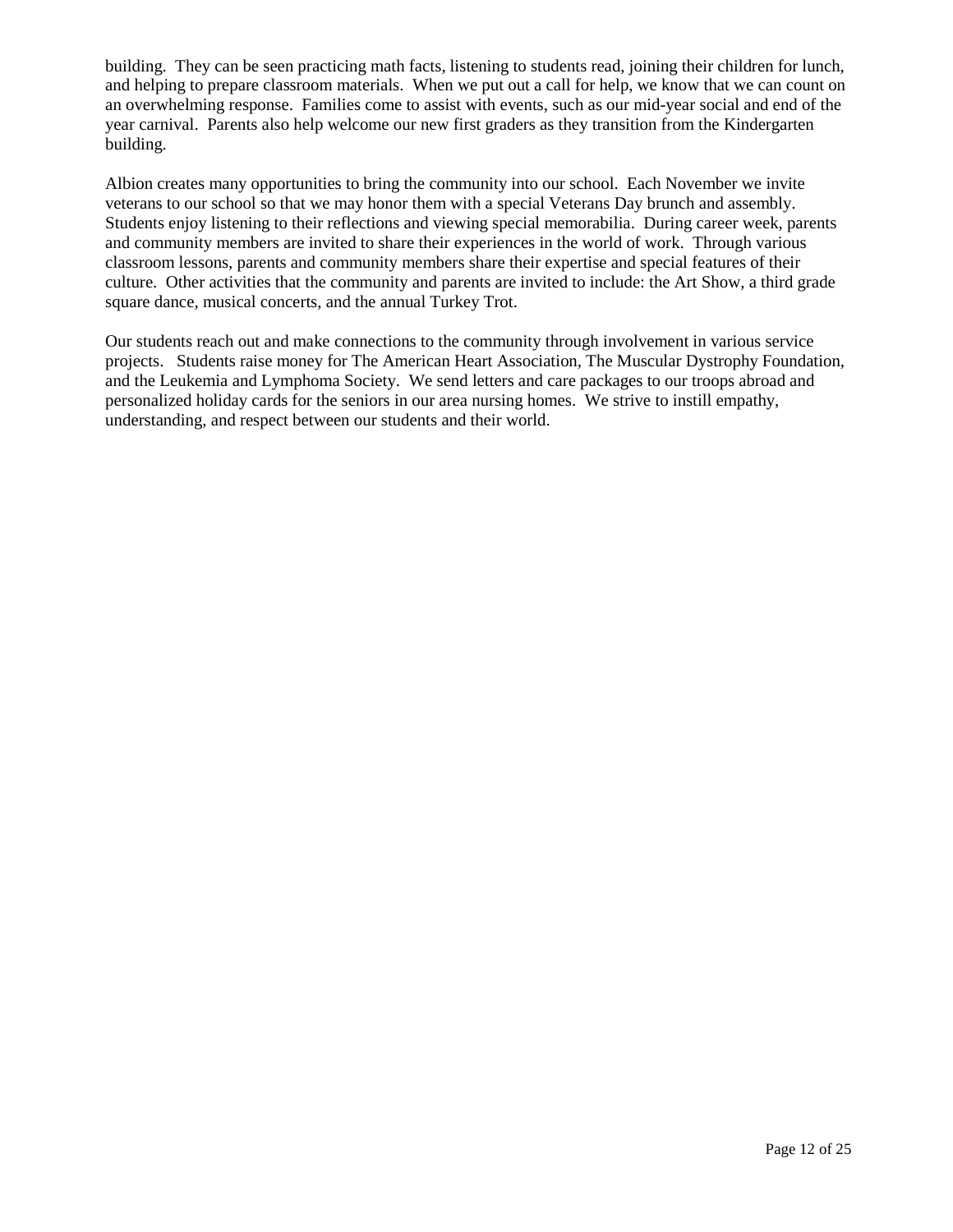## **1. Curriculum:**

At Albion, we focus on The Ohio Content Standards for our curriculum and instruction. Our district has also been proactive in efforts to make a smooth transition to the Common Core. Teachers have opportunities to collaborate with colleagues in the building as well as in the district in order to examine the new standards, create crosswalks, identify power standards, and create assessments.

Administrators and teachers realize that these standards are the foundation for instruction. As educators, we are constantly evaluating our students' strengths and needs so that instruction best challenges each child.

Our reading language arts curriculum is a research-based, balanced literacy program. Teachers utilize whole and small group settings to provide instruction in phonemic awareness, phonics, vocabulary development, fluency, comprehension skills, grammar, spelling, writing mechanics, and written expression. Reading and writing across the curriculum include multiple text sources, extended response, and journaling.

Teachers focus on the developmental needs of children when approaching math instruction. Each concept follows a progression from a concrete level moving along the continuum to the abstract. Curriculum areas include the development of number sense, computation, problem solving, reasoning, and algebraic thinking. Our goal is to build a deeper understanding of mathematical concepts and support the application of this knowledge to real world situations.

We foster the natural relationship between reading, math, and science. Teachers use both hands-on and interactive based learning, in conjunction with various text resources. The scientific method and inquiry skills are introduced and reinforced at all grade levels. We benefit from a nature center within our district to reinforce science concepts. Additionally, we collaborate with various community agencies such as the career center and the Cleveland Metroparks to support instruction. Grade level field trips are planned to enhance science and social studies standards.

In social studies, teachers utilize a variety of techniques and resources to help students master the strands of history, geography, government, and economics. Connections are made between these strands and the cultural diversity in our school community. Concepts are taught and reinforced through non-fiction reading material, classroom projects, presentations, and community speakers.

Albion specialists use an integrated, standards based curriculum in collaboration with classroom teachers. Art instruction revolves around the elements and principles of art, encompassing line, color theory, shapes, pattern, and art history. Students are introduced to the world of art through the SMART Board, document camera, and interactive art museums. Student work is showcased through the annual Art Show, which also features a guest artist who guides the students to create a permanent art feature for the building.

The music curriculum implements the new 2012 Ohio Music Standards using the Orff Schulwerk Philosophy as a guide. Instruction reaches beyond the music classroom into performance where lessons are extended by exploring cross-curriculum connections. In their four years at Albion, children participate in two stage presentations, a parent-child square dance event, and a PTA presentation.

Physical education class at Albion is based around fitness and teaching children to make healthy choices that will lead to a healthy lifestyle. A goal of physical education instruction is to increase daily physical activity for every student. We do this through home-school connections such as our Super Bowl Challenge where children are encouraged to complete a different physical activity based on an event in the Super Bowl (i.e. touchdown equals 10 push-ups). For the past three years, Albion has been the recipient of the Blue Anthem Get Active, Get Fit Challenge, which also encourages physical activity both at home and at school on a daily basis. Last year, Albion students and staff raised over \$5,300 for the American Heart Association by participating in Jump Rope for Heart. Activity time is supplemented with intramurals before school and morning gym time for students in the Bridges program.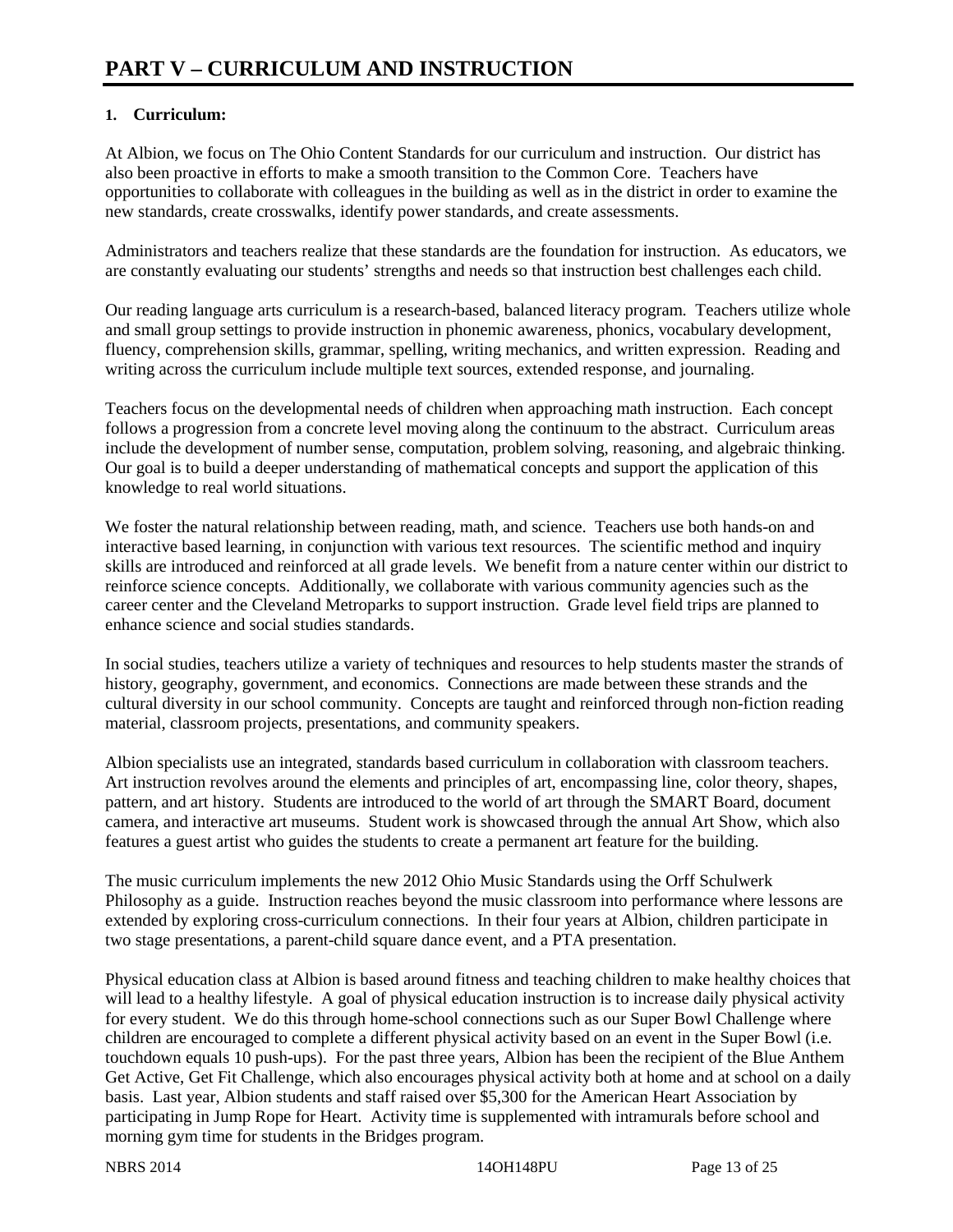Living in a technology-driven world, Albion students are provided with daily technological opportunities. Interactive whiteboards, such as SMART Boards or mimio boards, and iPads are an integral part of daily instruction. Teachers differentiate instruction for students who need intervention or enrichment through the use of technology. Students also receive weekly instruction in the computer lab to develop skills, reinforce academic concepts, and nurture creativity.

### **2. Reading/English:**

We believe all students are capable of learning to read and learn in different ways at different rates. This belief is the driving force behind our reading instruction.

Reading is multi-faceted and the foundation of all learning. We ascribe to a balanced literacy approach using research-based best practices. Our balanced literacy approach provides explicit instruction through the use of read alouds, shared, guided, and independent reading. It also encompasses word work, phonics, and writing. This structure allows us to address the five components of reading: phonemic awareness, phonics, vocabulary, fluency, and comprehension in a systematic manner. Students are assessed through a variety of measures, including formative and summative assessments to determine their "just right" reading level. To develop deeper comprehension, teachers have rewritten assessments for reading selections to include extended responses requiring higher level thinking.

To create life-long readers, teachers facilitate guided reading groups that provide students with opportunities to read and discuss text at their appropriate level. Students are flexibly grouped based on their developmental needs. Instruction is provided in small group settings to strengthen decoding skills, increase comprehension, expand vocabulary, and improve fluency. We have extended our definition of fluency beyond speed to include accuracy in word recall, phrasing, and expression. This allows us to utilize our data from DIBELS and DRA in a comprehensive manner. Targeted skill instruction permits us to intervene more quickly and efficiently with students at earlier ages.

Self-selection of text based on student interest is another facet of our program. This motivates and excites students to read a variety of genres. Natural peer modeling occurs as students interact with classmates at a range of reading abilities.

Albion's intervention program supports students whose reading abilities fall below grade level expectations. This is a tiered support that adjusts in frequency and intensity, based on student need. Interventions are provided both in the classroom and/or pull out support. Students are grouped based on the interventions most appropriate to their reading needs.

An enriched English/Language Arts program is provided to students in grades three and four with scores in the superior cognitive range. Additionally, they must achieve at the 95th percentile nationally in reading to qualify for this program. The classroom teacher and the teacher of the gifted collaborate on instruction to support learning across curricular areas.

#### **3. Mathematics:**

As reflected by our high achieving scores, Albion gives equal importance to our math instruction. Our master schedule provides for a minimum of 60 minutes of daily math instruction. We are currently transitioning to the Common Core standards which embrace the National Council of Teachers of Mathematics focal points. Teachers across the district have collaborated to establish a curriculum map and to build common assessments. Teachers use these assessments to monitor student progress, assess instructional practices, and plan future instruction. Based on class size and student needs, we have had flexibility in our grouping of students. To differentiate for above and below performing students, teachers team teach, flex group and have utilized an extension teacher in order to maximize time and quality of instruction.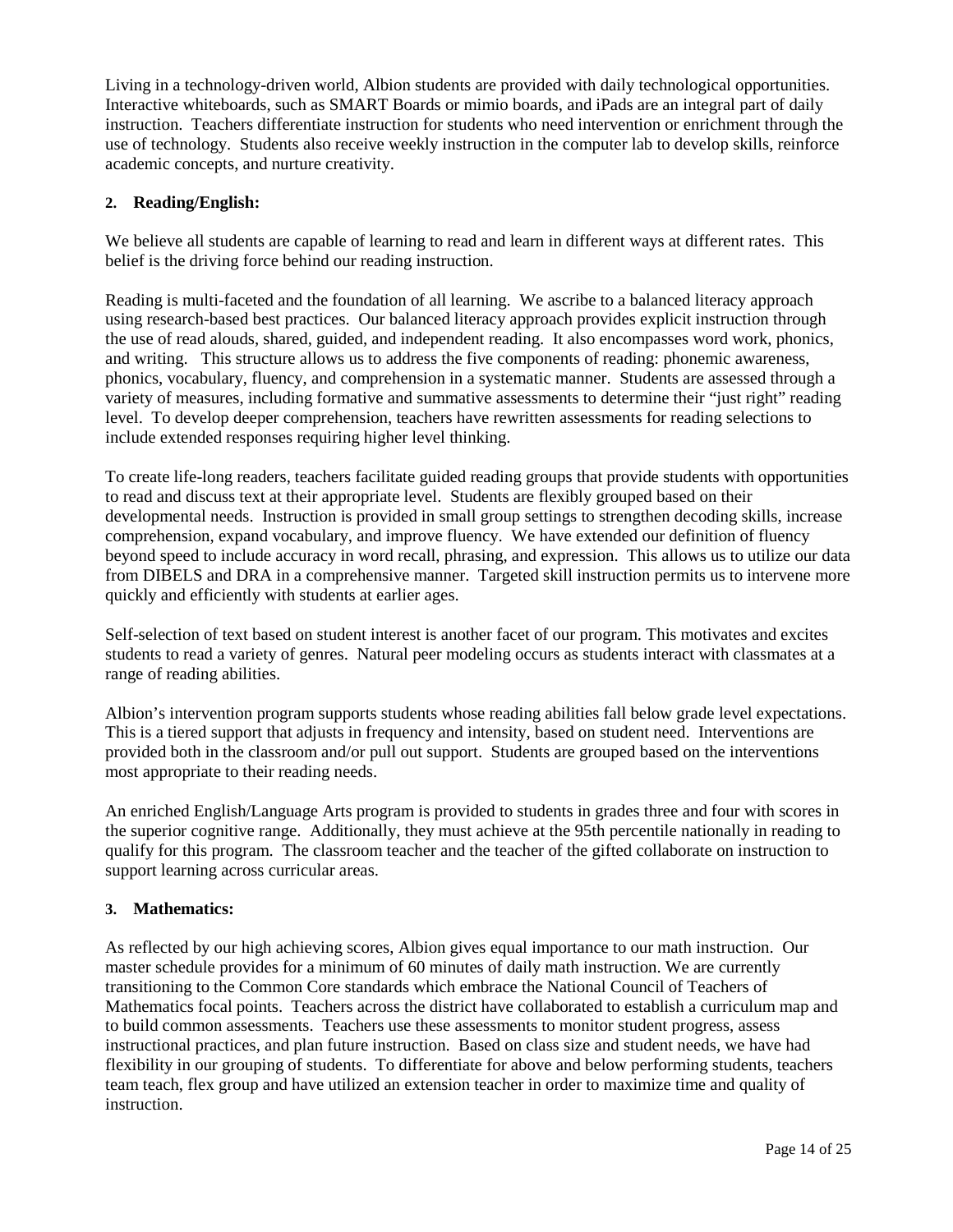The main focus of our daily math instruction is to provide the foundation critical to developing reasoning, problem solving, and critical thinking skills. Understanding math concepts and procedural skills are equally important. Lasting learning is our goal as we empower students with the necessary knowledge to use math in real world situations.

Our curriculum is based on the following domains of the Common Core: Operations and Algebraic Thinking, Number and Operations of Base Ten and Fractions, Measurement and Data, and Geometry. These cumulative standards build upon each other to promote a deeper understanding of each concept. Power standards have been identified to ensure grade level mastery.

Math instruction begins with the concrete through the use of manipulatives and moves to the abstract at all grades. The early grades provide a veritable playground for the young mathematician. Students can be seen actively composing and decomposing shapes and numbers, manipulating place value pieces, and solving pattern block puzzles. Third and fourth grade mathematicians continue the excitement for learning by solving real world problems in cooperative groups and playing student created metric games. All students utilize technology to hone their skills. Skills are reinforced through modeling, small group instruction, computer activities, and journaling. A common vocabulary has been developed to provide consistency in instruction across grade levels.

Students experience math in and out of the classroom. They may participate in an extracurricular Math Club, access appropriate lessons and assessments online, and add to graph bulletin boards that chart class progress in a variety of topics. Every grade level has designed a Math Matters program to enhance learning. Students regularly complete and share math projects that support classroom learning.

#### **4. Additional Curriculum Area:**

Albion's music program is unique. It extends beyond the music classroom into the general education classroom. All children sing, dance, and play Orff instruments. They also create and improvise beyond textbook lessons, adding their own musical discoveries to the process of learning music.

Our music teacher displays respect for students' efforts. Students are excited to earn different color belts for their recorders, evidence of their success with the instrument at a range of levels. She allows students to monitor their own progress by taping themselves. She meets with them to review their performance. Students listen to each other and provide peer feedback to further support individual student achievement.

Albion's concert performances reflect more than the traditional format. Programs embody a theme that is pertinent to the academic and music curriculum. Every theme and song choice supports a learning standard. Children perform rhythms and patterns, songs and movements, and play instruments. To support outside music lessons, students are given opportunities to demonstrate their skills in class and during performances. The result is a concert that melds four classes practicing their parts in separation, to one dress rehearsal, to a magical concert that has parents and families on their feet at the end.

These performances acknowledge and respect the diversity that is Albion. Song selection, rhythmic movements, and instruments are multicultural. Different languages are brought into the music. Sign language is also incorporated into the concert.

Our music teacher makes these same connections on a daily basis. In her lessons, she includes standards for music and other curricular areas. These are selected in collaboration with the classroom teachers at all grade levels. She also works with the art and physical education teacher to facilitate connections of skills between their curricula.

Albion's music program is part of our community events as well. The music teacher works with students to prepare specific songs for Veterans Day, our incoming first grade visits, and our volunteer brunch. She often has students create songs and poems for these events. These efforts bring music to the ears and hearts of all in the Albion community.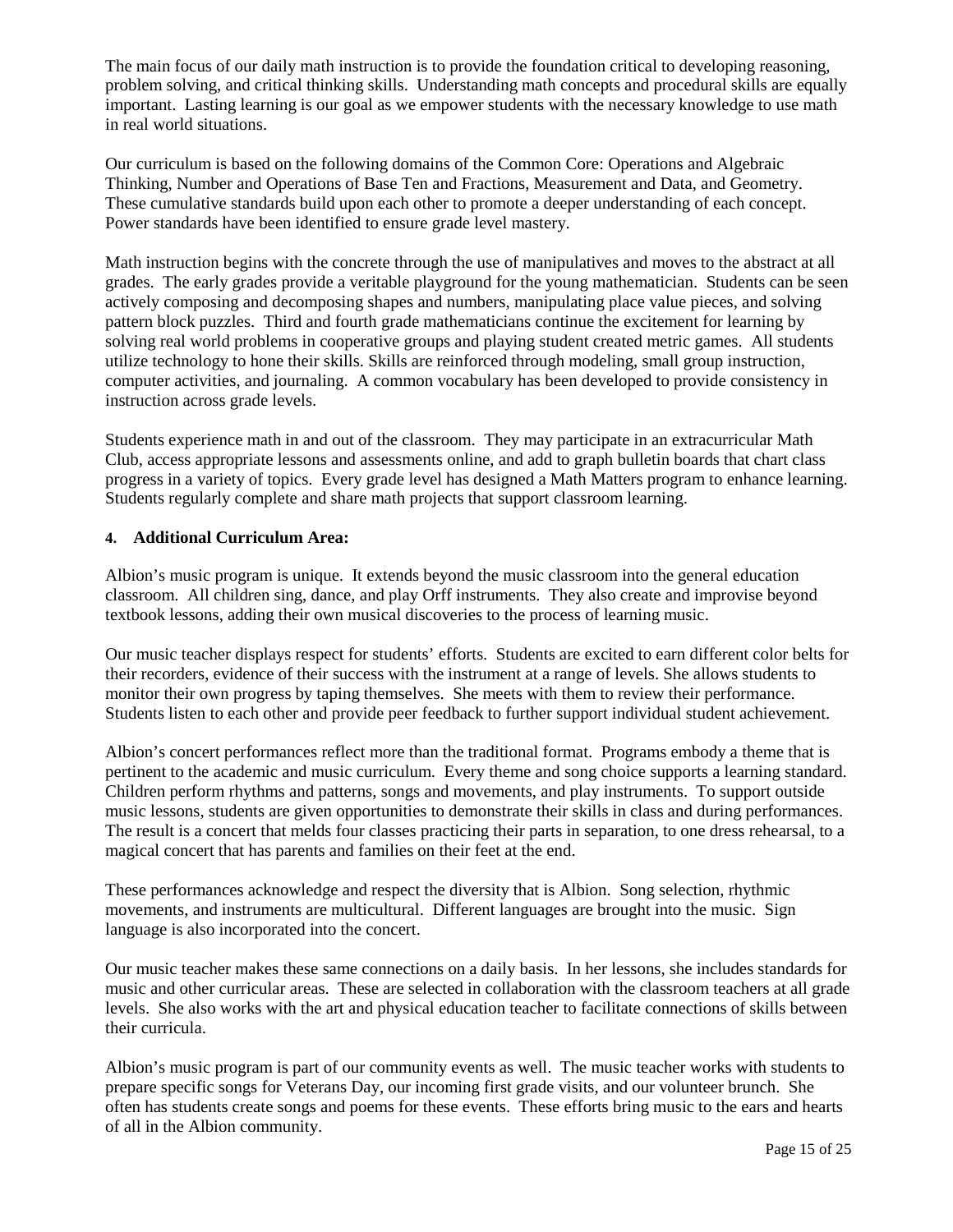#### **5. Instructional Methods:**

The needs of Albion students, in conjunction with assessment data, drive instruction. It is our goal to provide a productive struggle to challenge the abilities of every child. Instruction is differentiated in several strategic ways. Content is differentiated through frontloading, curriculum compacting, and adjusting the complexity of assignments. Process and activities differ with the use of resources, such as our extensive leveled library and mobile iPad computer labs. Other strategies include multisensory approaches, inquiry based learning, and flexible grouping. Students are given the opportunity to demonstrate their knowledge by producing a variety of end products. Examples include self-selection of topics or projects, use of the arts and technology, and performance based assessments. Albion students take ownership of their learning as they monitor their progress on graphs in reading and math fact fluency. Students complete self-assessment rubrics in art, music, physical education and goal setters groups.

To support our English Language Learners, children receive 30 minutes of daily instruction from a specialized tutor. This tutor collaborates with the classroom teacher in both pull out and inclusion setting based on individual needs.

Albion supports the special education population through a combination of co-teaching within the general education setting and specialized instruction within small group. This includes the sole elementary districtwide program that supports moderate to intensive behavior needs. Block scheduling provides the opportunity for all students with disabilities to access the grade level curriculum in the general education setting. Research supports this philosophy of providing the least restrictive environment.

Albion teachers strive to challenge our gifted learners. This is accomplished daily in the classroom, along with the support of our gifted specialist. We also have an Enriched English Language Arts program for qualifying students. The coordinator of our gifted program also supports instruction in the general education classroom through consultation with teachers.

Instructional methods address the whole child, including the social emotional and academic needs of a student. Our school-wide Positive Behavior Support Program creates a climate where learners thrive and grow. Students are rewarded for positive behavior which encourages consistent behavior throughout the building. This allows teachers to focus on instruction rather than mediating behaviors.

Our instructional methods are effective because our staff collaborates consistently to meet the needs of all learners. All student needs are addressed. There is a sense of ownership held by all. It is the collaboration of our staff that is the key to our success.

#### **6. Professional Development:**

Collaboration among staff and our belief that all students are capable of achieving are the compelling forces that drive Albion's professional development approach. Monthly professional development concentrates on curricular standards and ensures vertical alignment and collaboration among different grade levels. As we transition from Ohio's Academic Content Standards to the Common Core, each staff meeting provides opportunities to analyze standards in a particular strand. We identify commonalities that apply across grade levels as well as determine the increased complexity of understanding and performance that influence our high expectations of students at every grade level.

Specific and needs-based professional development is critical to our success in maintaining high student achievement. One of our challenges is finding opportunities for students to read text at their "just right" instructional reading level. Implementing leveled guided reading groups in every classroom stemmed from professional development that advanced our skills in executing multiple levels of instruction. Support and professional development is readily available in implementing new technology and finding new applications for existing technology to increase student achievement. Intervention specialists including Response to Intervention teachers, the English Language Learners tutor, and the teacher of gifted students receive specialized professional development to impact achievement for their diverse populations. Recently, several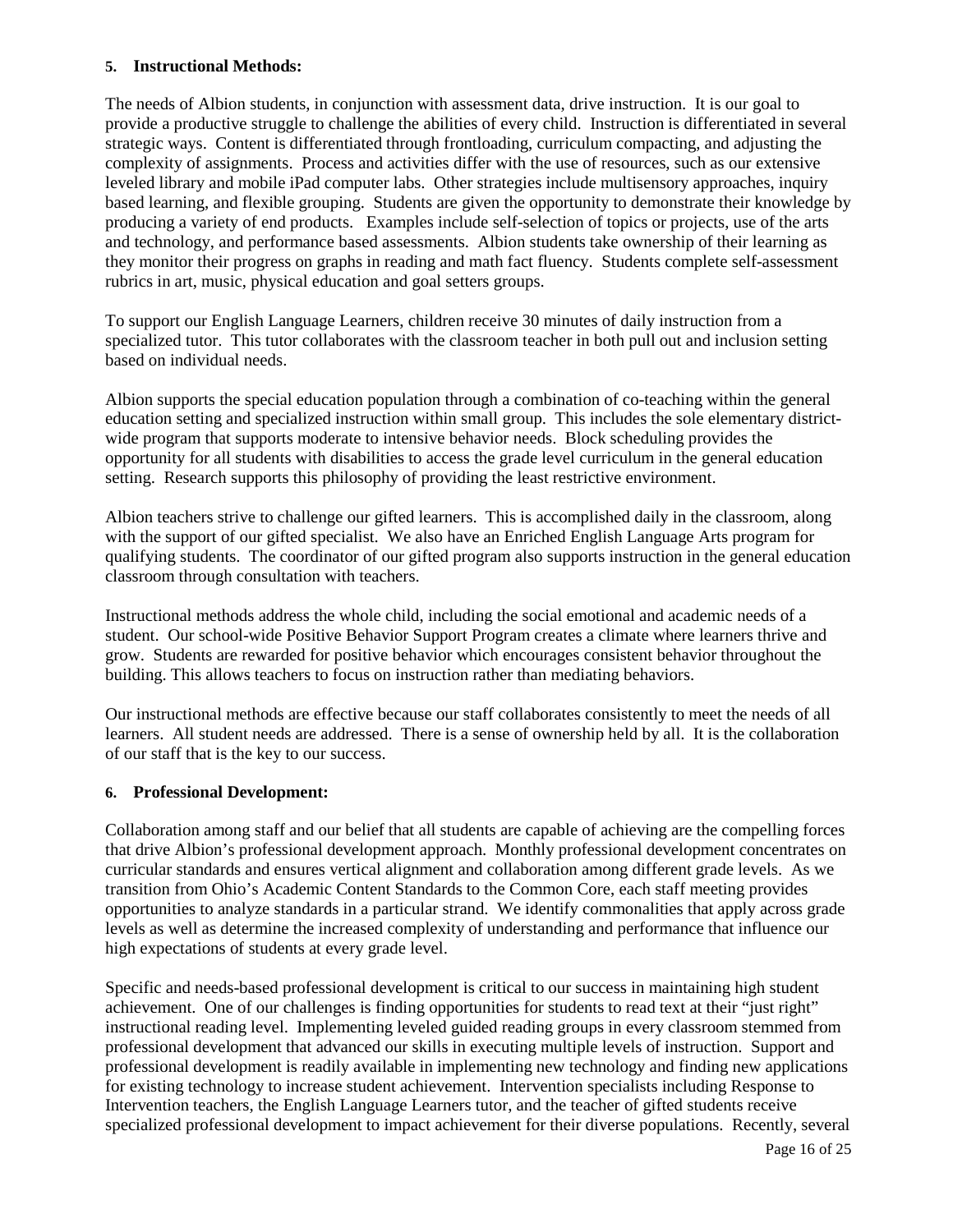staff members participated in a dyslexia conference and another staff member increased her repertoire of instructional techniques for early numeracy. This information is then shared with teachers during staff meetings.

A master schedule that includes common planning time provides weekly opportunities for Teacher-Based Teams at each grade level to analyze common assessment data. On-going professional development has allowed us to become accomplished in using data analysis as the foundation for instructional decisionmaking. Successful strategies for differentiation, intervention, and enrichment are shared, implemented, and evaluated to ascertain their impact on meeting the needs of all learners to ensure high student achievement.

Professional development also embraces personal growth in effective teaching and learning. Many of our teachers participate in professional learning communities led by our Director of Curriculum and Instruction. Two of our recent book studies include The Art and Science of Teaching, by Robert Marzano, and Teach Like a Champion, by Doug Lemov. Refinement of our instructional techniques impacts our high student achievement and collegial conversations revitalize our staff's commitment to achieving excellence.

### **7. School Leadership**

At Albion, our staff recognizes that a building's success is dependent upon team work. Since this is also our home away from home, staff take ownership of the building's needs and pride in the service we provide our students. Leadership is not confined to an office, but permeates throughout the building beginning with our principal.

As a facilitator, our principal ensures that programs are centered on student achievement, advocates for students and staff, and creates a climate of mutual respect. She takes an active role in the professional development of the staff by providing material on current trends and best practices. Staff meetings are structured to promote discussion and reflection. Our principal exemplifies the caring and child centered model of the school. She demonstrates a genuine concern for the students, staff, and parents of Albion. Our principal is a visible part of the students' lives. She can often be seen greeting students by name, tying shoes, riding the school bus, passing out positive behavior tickets, and encouraging student success.

School leaders, past and present, have created a strong atmosphere of sharing and support among Albion staff. Their foresight into block scheduling and the importance of teacher collaboration has been instrumental in our students' success at Albion. An additional advantage to block scheduling is that it provides a consistent block of common planning time that has allowed teachers to meet regularly and address student needs through best practices.

As part of our District Improvement Process, teachers have taken on a variety of leadership roles including the management of Teacher Based Teams and Elementary Level Teams. These teams create common assessments, lead meetings to assess learning, and make instructional decisions. Teachers are empowered to become decision makers and risk takers.

All staff assumes a leadership role within our building. Since reading, math, and positive behavior supports provide the basic foundation for learning, the focus of Albion's collaboration includes committees in these three areas. Every educator serves on one of these committees. They have effectively implemented many successful programs, such as BEAR Club reading, Math Matters, and our school wide behavior plan.

Albion students take a leadership role by participating in programs such as Pride Patrol, Student Council, Conflict Managers, Safety Patrol, Morning Announcers, Library Helpers, peer tutors/mentors, and Mr. Bryan's Lunch Helpers. We believe our students are the leaders of tomorrow.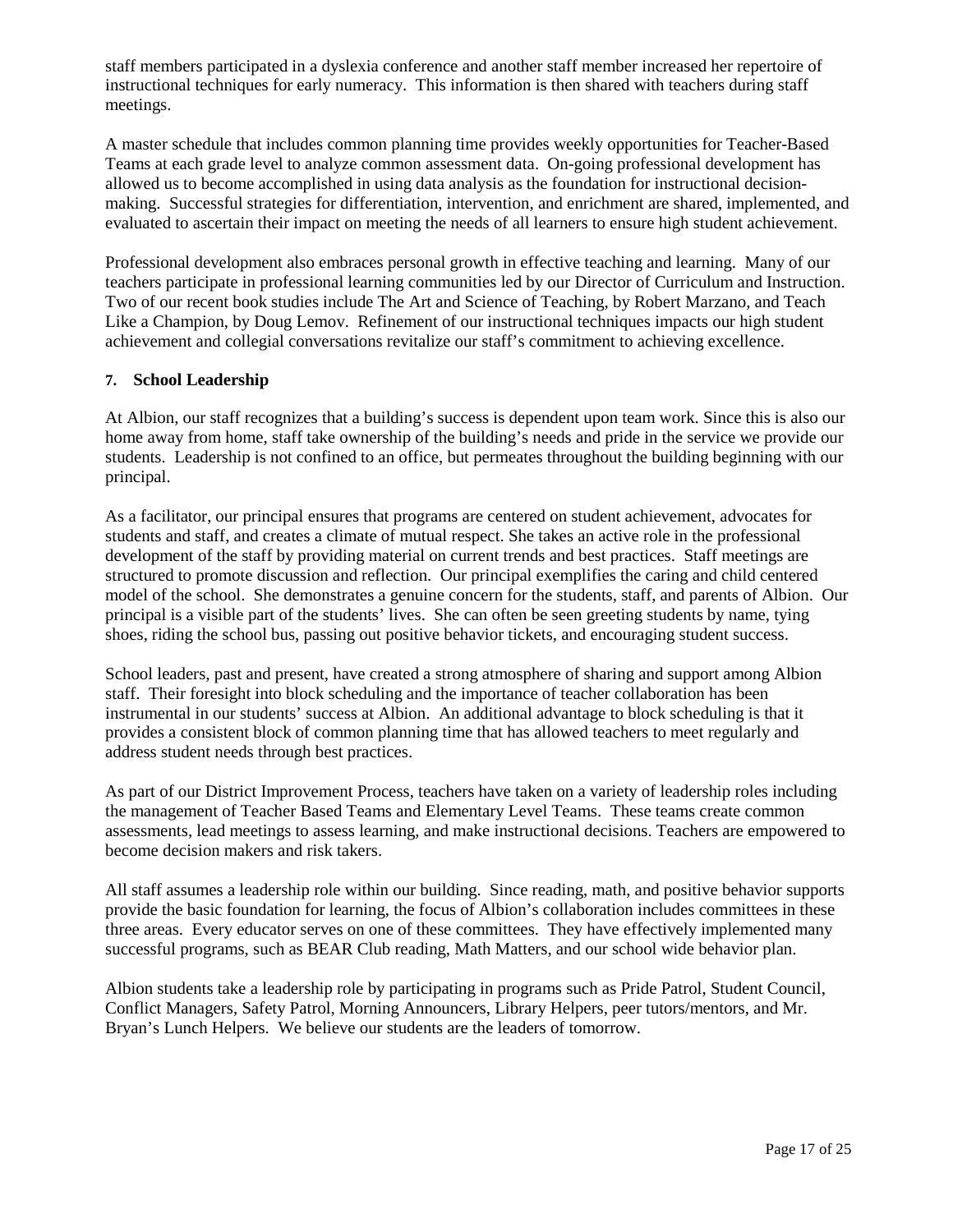## **STATE CRITERION--REFERENCED TESTS**

**Subject:** <u>Math **Test:** Ohio Achievement Assessment</u><br> **All Students Tested/Grade:** <u>3</u> **Test: Chio Achievement Assessment**<br> **Edition/Publication Year:** 2013 Publisher: Ohio Department of Education

**All Students Tested/Grade:** 3 **Edition/Publication Year:** 2013

| School Year                      | 2012-2013      | 2011-2012      | 2010-2011      | 2009-2010      | 2008-2009        |
|----------------------------------|----------------|----------------|----------------|----------------|------------------|
| Testing month                    | Apr            | Apr            | Apr            | Apr            | May              |
| <b>SCHOOL SCORES*</b>            |                |                |                |                |                  |
| % Proficient and Above           | 96             | 98             | 98             | 99             | 97               |
| % Accelerated and Above          | 76             | 69             | 86             | 69             | 79               |
| Number of students tested        | 99             | 97             | 108            | 97             | 105              |
| Percent of total students tested | 100            | 100            | 100            | 100            | 100              |
| Number of students tested with   | $\overline{0}$ | $\overline{0}$ | $\overline{0}$ | $\overline{2}$ | $\boldsymbol{0}$ |
| alternative assessment           |                |                |                |                |                  |
| % of students tested with        |                |                | $\overline{0}$ | $\overline{2}$ |                  |
| alternative assessment           |                |                |                |                |                  |
| <b>SUBGROUP SCORES</b>           |                |                |                |                |                  |
| 1. Free and Reduced-Price        |                |                |                |                |                  |
| Meals/Socio-Economic/            |                |                |                |                |                  |
| <b>Disadvantaged Students</b>    |                |                |                |                |                  |
| % Proficient and Above           | 86             | 93             | 96             | 96             | 95               |
| % Accelerated and Above          | 50             | 57             | 75             | 61             | 62               |
| Number of students tested        | 22             | 14             | 24             | 23             | 21               |
| 2. Students receiving Special    |                |                |                |                |                  |
| <b>Education</b>                 |                |                |                |                |                  |
| % Proficient and Above           |                |                |                |                |                  |
| % Accelerated and Above          |                |                |                |                |                  |
| Number of students tested        |                |                |                |                |                  |
| 3. English Language Learner      |                |                |                |                |                  |
| <b>Students</b>                  |                |                |                |                |                  |
| % Proficient and Above           |                |                |                |                |                  |
| % Accelerated and Above          |                |                |                |                |                  |
| Number of students tested        |                |                |                |                |                  |
| 4. Hispanic or Latino            |                |                |                |                |                  |
| <b>Students</b>                  |                |                |                |                |                  |
| % Proficient and Above           |                |                |                |                |                  |
| % Accelerated and Above          |                |                |                |                |                  |
| Number of students tested        |                |                |                |                |                  |
| 5. African- American             |                |                |                |                |                  |
| <b>Students</b>                  |                |                |                |                |                  |
| % Proficient and Above           |                |                |                |                |                  |
| % Accelerated and Above          |                |                |                |                |                  |
| Number of students tested        |                |                |                |                |                  |
| <b>6. Asian Students</b>         |                |                |                |                |                  |
| % Proficient and Above           |                |                |                |                |                  |
| % Accelerated and Above          |                |                |                |                |                  |
| Number of students tested        |                |                |                |                |                  |
| 7. American Indian or            |                |                |                |                |                  |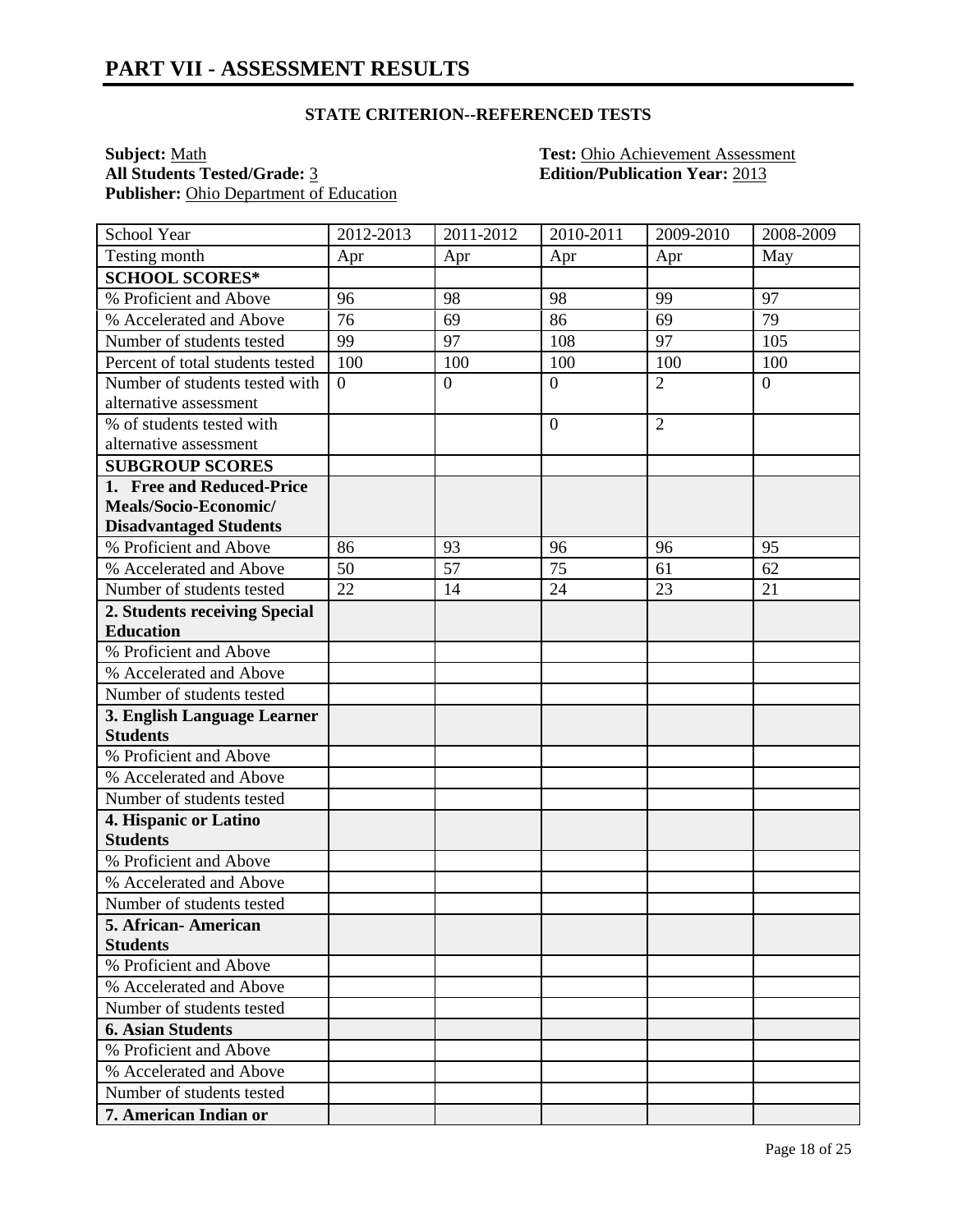| <b>Alaska Native Students</b>    |    |    |    |    |    |
|----------------------------------|----|----|----|----|----|
| % Proficient and Above           |    |    |    |    |    |
| % Accelerated and Above          |    |    |    |    |    |
| Number of students tested        |    |    |    |    |    |
| 8. Native Hawaiian or other      |    |    |    |    |    |
| <b>Pacific Islander Students</b> |    |    |    |    |    |
| % Proficient and Above           |    |    |    |    |    |
| % Accelerated and Above          |    |    |    |    |    |
| Number of students tested        |    |    |    |    |    |
| 9. White Students                |    |    |    |    |    |
| % Proficient and Above           | 97 | 97 | 98 | 99 | 97 |
| % Accelerated and Above          | 78 | 65 | 87 | 67 | 79 |
| Number of students tested        | 88 | 78 | 98 | 90 | 98 |
| <b>10. Two or More Races</b>     |    |    |    |    |    |
| identified Students              |    |    |    |    |    |
| % Proficient and Above           |    |    |    |    |    |
| % Accelerated and Above          |    |    |    |    |    |
| Number of students tested        |    |    |    |    |    |
| 11. Other 1: Other 1             |    |    |    |    |    |
| % Proficient and Above           |    |    |    |    |    |
| % Accelerated and Above          |    |    |    |    |    |
| Number of students tested        |    |    |    |    |    |
| 12. Other 2: Other 2             |    |    |    |    |    |
| % Proficient and Above           |    |    |    |    |    |
| % Accelerated and Above          |    |    |    |    |    |
| Number of students tested        |    |    |    |    |    |
| 13. Other 3: Other 3             |    |    |    |    |    |
| % Proficient and Above           |    |    |    |    |    |
| % Accelerated and Above          |    |    |    |    |    |
| Number of students tested        |    |    |    |    |    |

**NOTES:** Albion houses one of the District-wide programs for students with moderate to intensive needs whose needs are best assessed with Alternate Assessment. Fields not filled in indicate that the subgroups was less than 10.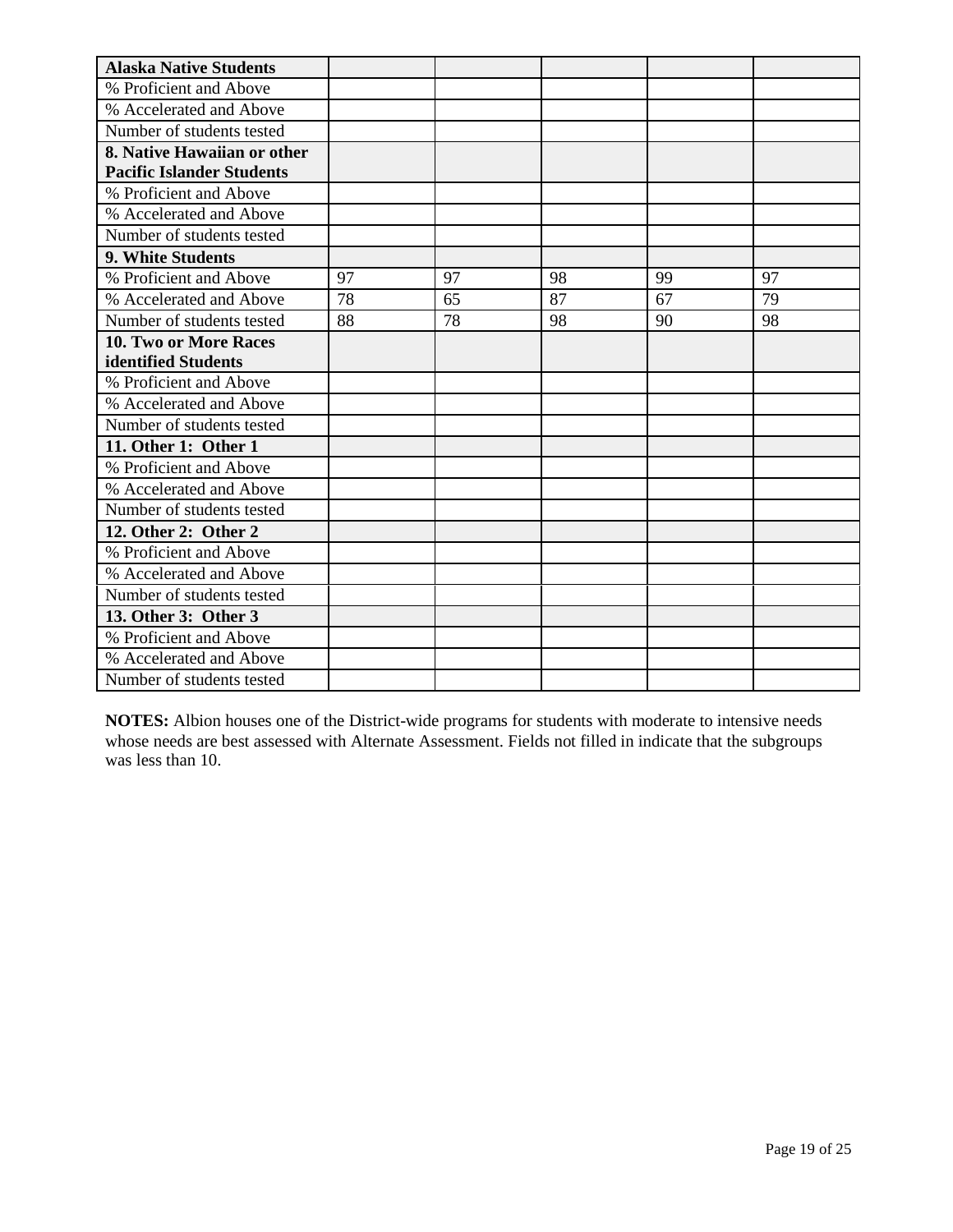#### **STATE CRITERION--REFERENCED TESTS**

# **Subject:** <u>Math **Test:** Ohio Achievement Assessment</u><br> **All Students Tested/Grade:** <u>4</u> **Test: Chio Achievement Assessment**<br> **Edition/Publication Year:** 2013 Publisher: Ohio Department of Education

# **All Students Tested/Grade:** 4 **Edition/Publication Year:** 2013

| School Year                      | 2012-2013        | $2011 - 2012$    | 2010-2011      | 2009-2010      | 2008-2009      |
|----------------------------------|------------------|------------------|----------------|----------------|----------------|
| Testing month                    | Apr              | Apr              | Apr            | Apr            | May            |
| <b>SCHOOL SCORES*</b>            |                  |                  |                |                |                |
| % Proficient and Above           | 97               | 98               | 99             | 95             | 94             |
| % Accelerated and Above          | 78               | 85               | 81             | 69             | 76             |
| Number of students tested        | 91               | 116              | 102            | 94             | 96             |
| Percent of total students tested | 100              | 100              | 100            | 100            | 100            |
| Number of students tested with   | $\boldsymbol{0}$ | $\boldsymbol{0}$ | 3              | $\overline{0}$ | $\overline{0}$ |
| alternative assessment           |                  |                  |                |                |                |
| % of students tested with        | $\overline{0}$   | $\overline{0}$   | $\overline{3}$ | $\overline{0}$ | $\theta$       |
| alternative assessment           |                  |                  |                |                |                |
| <b>SUBGROUP SCORES</b>           |                  |                  |                |                |                |
| 1. Free and Reduced-Price        |                  |                  |                |                |                |
| Meals/Socio-Economic/            |                  |                  |                |                |                |
| <b>Disadvantaged Students</b>    |                  |                  |                |                |                |
| % Proficient and Above           | 91               | 96               | 96             | 85             | 82             |
| % Accelerated and Above          | $\overline{71}$  | 79               | 67             | 50             | 36             |
| Number of students tested        | 21               | 28               | 24             | 20             | 11             |
| 2. Students receiving Special    |                  |                  |                |                |                |
| <b>Education</b>                 |                  |                  |                |                |                |
| % Proficient and Above           | 73               | 91               | 100            |                | 86             |
| % Accelerated and Above          | 27               | 55               | 50             |                | 50             |
| Number of students tested        | 11               | 11               | 12             |                | 14             |
| 3. English Language Learner      |                  |                  |                |                |                |
| <b>Students</b>                  |                  |                  |                |                |                |
| % Proficient and Above           |                  |                  |                |                |                |
| % Accelerated and Above          |                  |                  |                |                |                |
| Number of students tested        |                  |                  |                |                |                |
| 4. Hispanic or Latino            |                  |                  |                |                |                |
| <b>Students</b>                  |                  |                  |                |                |                |
| % Proficient and Above           |                  |                  |                |                |                |
| % Accelerated and Above          |                  |                  |                |                |                |
| Number of students tested        |                  |                  |                |                |                |
| 5. African- American             |                  |                  |                |                |                |
| <b>Students</b>                  |                  |                  |                |                |                |
| % Proficient and Above           |                  |                  |                |                |                |
| % Accelerated and Above          |                  |                  |                |                |                |
| Number of students tested        |                  |                  |                |                |                |
| <b>6. Asian Students</b>         |                  |                  |                |                |                |
| % Proficient and Above           |                  |                  |                |                |                |
| % Accelerated and Above          |                  |                  |                |                |                |
| Number of students tested        |                  |                  |                |                |                |
| 7. American Indian or            |                  |                  |                |                |                |
| <b>Alaska Native Students</b>    |                  |                  |                |                |                |
| % Proficient and Above           |                  |                  |                |                |                |
| % Accelerated and Above          |                  |                  |                |                |                |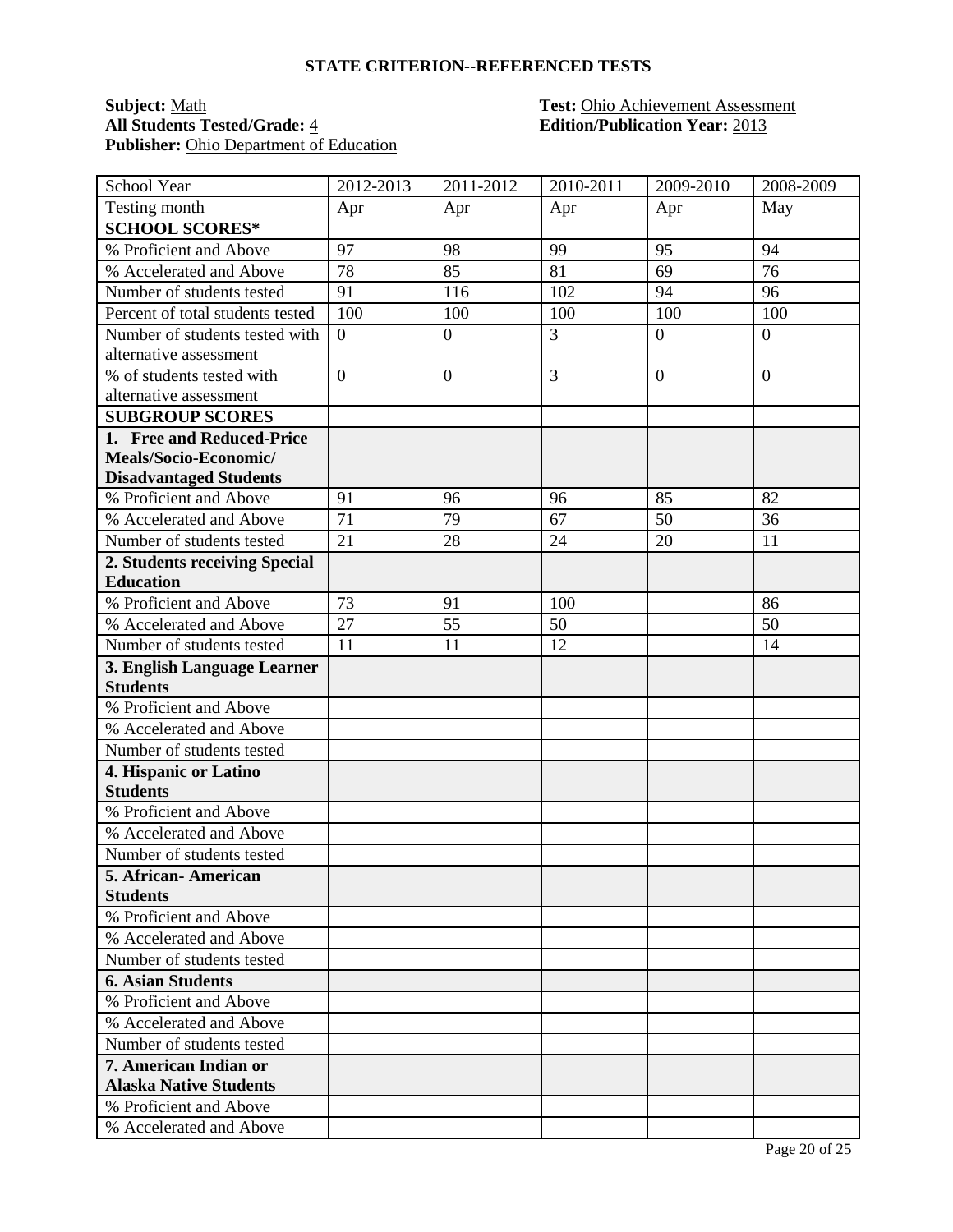| Number of students tested        |    |     |     |    |    |
|----------------------------------|----|-----|-----|----|----|
| 8. Native Hawaiian or other      |    |     |     |    |    |
| <b>Pacific Islander Students</b> |    |     |     |    |    |
| % Proficient and Above           |    |     |     |    |    |
| % Accelerated and Above          |    |     |     |    |    |
| Number of students tested        |    |     |     |    |    |
| 9. White Students                |    |     |     |    |    |
| % Proficient and Above           | 96 | 98  | 100 | 94 | 93 |
| % Accelerated and Above          | 79 | 84  | 82  | 69 | 75 |
| Number of students tested        | 77 | 107 | 92  | 90 | 89 |
| 10. Two or More Races            |    |     |     |    |    |
| identified Students              |    |     |     |    |    |
| % Proficient and Above           |    |     |     |    |    |
| % Accelerated and Above          |    |     |     |    |    |
| Number of students tested        |    |     |     |    |    |
| 11. Other 1: Other 1             |    |     |     |    |    |
| % Proficient and Above           |    |     |     |    |    |
| % Accelerated and Above          |    |     |     |    |    |
| Number of students tested        |    |     |     |    |    |
| 12. Other 2: Other 2             |    |     |     |    |    |
| % Proficient and Above           |    |     |     |    |    |
| % Accelerated and Above          |    |     |     |    |    |
| Number of students tested        |    |     |     |    |    |
| 13. Other 3: Other 3             |    |     |     |    |    |
| % Proficient and Above           |    |     |     |    |    |
| % Accelerated and Above          |    |     |     |    |    |
| Number of students tested        |    |     |     |    |    |

**NOTES:** Albion houses one of the District-wide programs for students with moderate to intensive needs whose needs are best assessed with Alternate Assessment. Fields not filled in indicate that the subgroups was less than 10.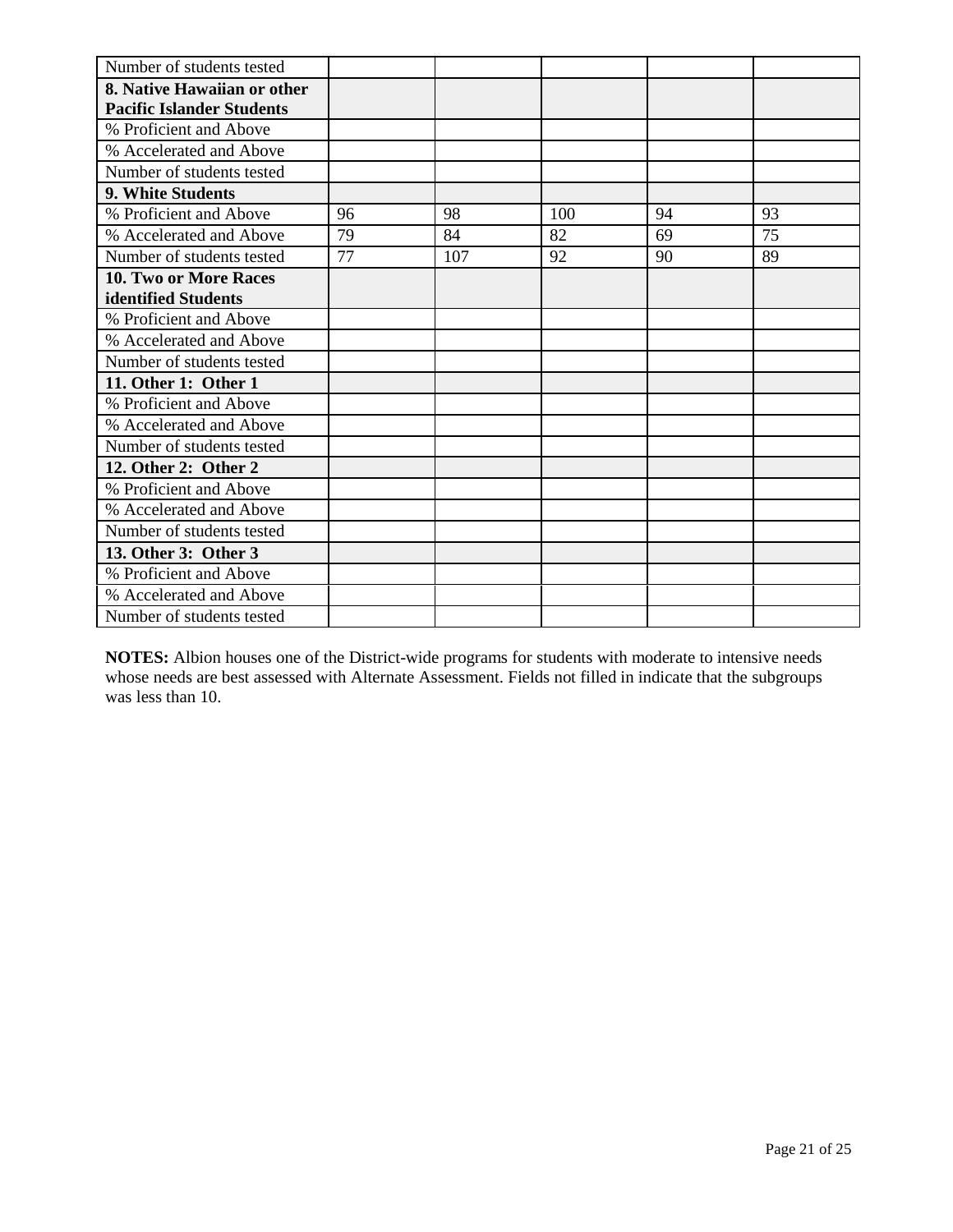#### **STATE CRITERION--REFERENCED TESTS**

# **Subject:** <u>Reading/ELA</u> **Test:** Ohio Achievement Assessment<br> **All Students Tested/Grade:** 3 **Edition/Publication Year:** 2013 Publisher: Ohio Department of Education

# **All Students Tested/Grade:** 3 **Edition/Publication Year:** 2013

| School Year                      | 2012-2013        | 2011-2012        | 2010-2011        | 2009-2010       | 2008-2009      |
|----------------------------------|------------------|------------------|------------------|-----------------|----------------|
| Testing month                    | Apr              | Apr              | Apr              | Apr             | May            |
| <b>SCHOOL SCORES*</b>            |                  |                  |                  |                 |                |
| % Proficient and Above           | 96               | 96               | 97               | 95              | 92             |
| % Accelerated and Above          | 89               | 81               | 83               | 85              | 83             |
| Number of students tested        | 99               | 97               | 108              | 97              | 105            |
| Percent of total students tested | 100              | 100              | 100              | 100             | 100            |
| Number of students tested with   | $\boldsymbol{0}$ | $\boldsymbol{0}$ | $\boldsymbol{0}$ | $\overline{2}$  | $\overline{0}$ |
| alternative assessment           |                  |                  |                  |                 |                |
| % of students tested with        | $\overline{0}$   | $\overline{0}$   | $\overline{0}$   | $\overline{2}$  | $\theta$       |
| alternative assessment           |                  |                  |                  |                 |                |
| <b>SUBGROUP SCORES</b>           |                  |                  |                  |                 |                |
| 1. Free and Reduced-Price        |                  |                  |                  |                 |                |
| Meals/Socio-Economic/            |                  |                  |                  |                 |                |
| <b>Disadvantaged Students</b>    |                  |                  |                  |                 |                |
| % Proficient and Above           | 91               | 100              | 96               | 91              | 86             |
| % Accelerated and Above          | $\overline{77}$  | 86               | 75               | $\overline{74}$ | 71             |
| Number of students tested        | 22               | 14               | 24               | 23              | 21             |
| 2. Students receiving Special    |                  |                  |                  |                 |                |
| <b>Education</b>                 |                  |                  |                  |                 |                |
| % Proficient and Above           |                  |                  |                  |                 |                |
| % Accelerated and Above          |                  |                  |                  |                 |                |
| Number of students tested        |                  |                  |                  |                 |                |
| 3. English Language Learner      |                  |                  |                  |                 |                |
| <b>Students</b>                  |                  |                  |                  |                 |                |
| % Proficient and Above           |                  |                  |                  |                 |                |
| % Accelerated and Above          |                  |                  |                  |                 |                |
| Number of students tested        |                  |                  |                  |                 |                |
| 4. Hispanic or Latino            |                  |                  |                  |                 |                |
| <b>Students</b>                  |                  |                  |                  |                 |                |
| % Proficient and Above           |                  |                  |                  |                 |                |
| % Accelerated and Above          |                  |                  |                  |                 |                |
| Number of students tested        |                  |                  |                  |                 |                |
| 5. African- American             |                  |                  |                  |                 |                |
| <b>Students</b>                  |                  |                  |                  |                 |                |
| % Proficient and Above           |                  |                  |                  |                 |                |
| % Accelerated and Above          |                  |                  |                  |                 |                |
| Number of students tested        |                  |                  |                  |                 |                |
| <b>6. Asian Students</b>         |                  |                  |                  |                 |                |
| % Proficient and Above           |                  |                  |                  |                 |                |
| % Accelerated and Above          |                  |                  |                  |                 |                |
| Number of students tested        |                  |                  |                  |                 |                |
| 7. American Indian or            |                  |                  |                  |                 |                |
| <b>Alaska Native Students</b>    |                  |                  |                  |                 |                |
| % Proficient and Above           |                  |                  |                  |                 |                |
| % Accelerated and Above          |                  |                  |                  |                 |                |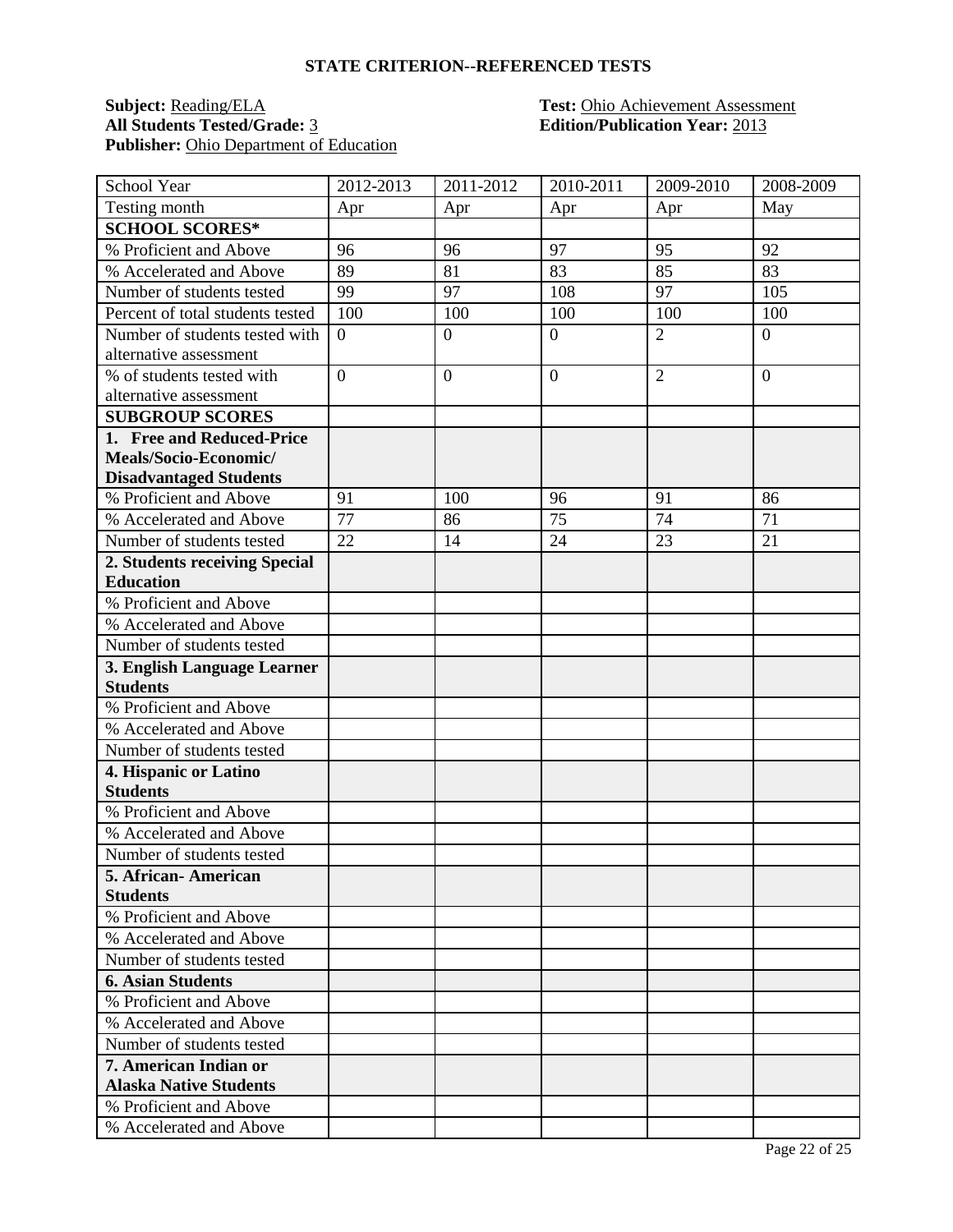| Number of students tested        |    |    |    |    |    |
|----------------------------------|----|----|----|----|----|
| 8. Native Hawaiian or other      |    |    |    |    |    |
| <b>Pacific Islander Students</b> |    |    |    |    |    |
| % Proficient and Above           |    |    |    |    |    |
| % Accelerated and Above          |    |    |    |    |    |
| Number of students tested        |    |    |    |    |    |
| 9. White Students                |    |    |    |    |    |
| % Proficient and Above           | 97 | 96 | 98 | 94 | 93 |
| % Accelerated and Above          | 91 | 80 | 83 | 84 | 84 |
| Number of students tested        | 88 | 78 | 98 | 90 | 98 |
| 10. Two or More Races            |    |    |    |    |    |
| identified Students              |    |    |    |    |    |
| % Proficient and Above           |    |    |    |    |    |
| % Accelerated and Above          |    |    |    |    |    |
| Number of students tested        |    |    |    |    |    |
| 11. Other 1: Other 1             |    |    |    |    |    |
| % Proficient and Above           |    |    |    |    |    |
| % Accelerated and Above          |    |    |    |    |    |
| Number of students tested        |    |    |    |    |    |
| 12. Other 2: Other 2             |    |    |    |    |    |
| % Proficient and Above           |    |    |    |    |    |
| % Accelerated and Above          |    |    |    |    |    |
| Number of students tested        |    |    |    |    |    |
| 13. Other 3: Other 3             |    |    |    |    |    |
| % Proficient and Above           |    |    |    |    |    |
| % Accelerated and Above          |    |    |    |    |    |
| Number of students tested        |    |    |    |    |    |

**NOTES:** Albion houses one of the District-wide programs for students with moderate to intensive needs whose needs are best assessed with Alternate Assessment. Fields not filled in indicate that the subgroups was less than 10.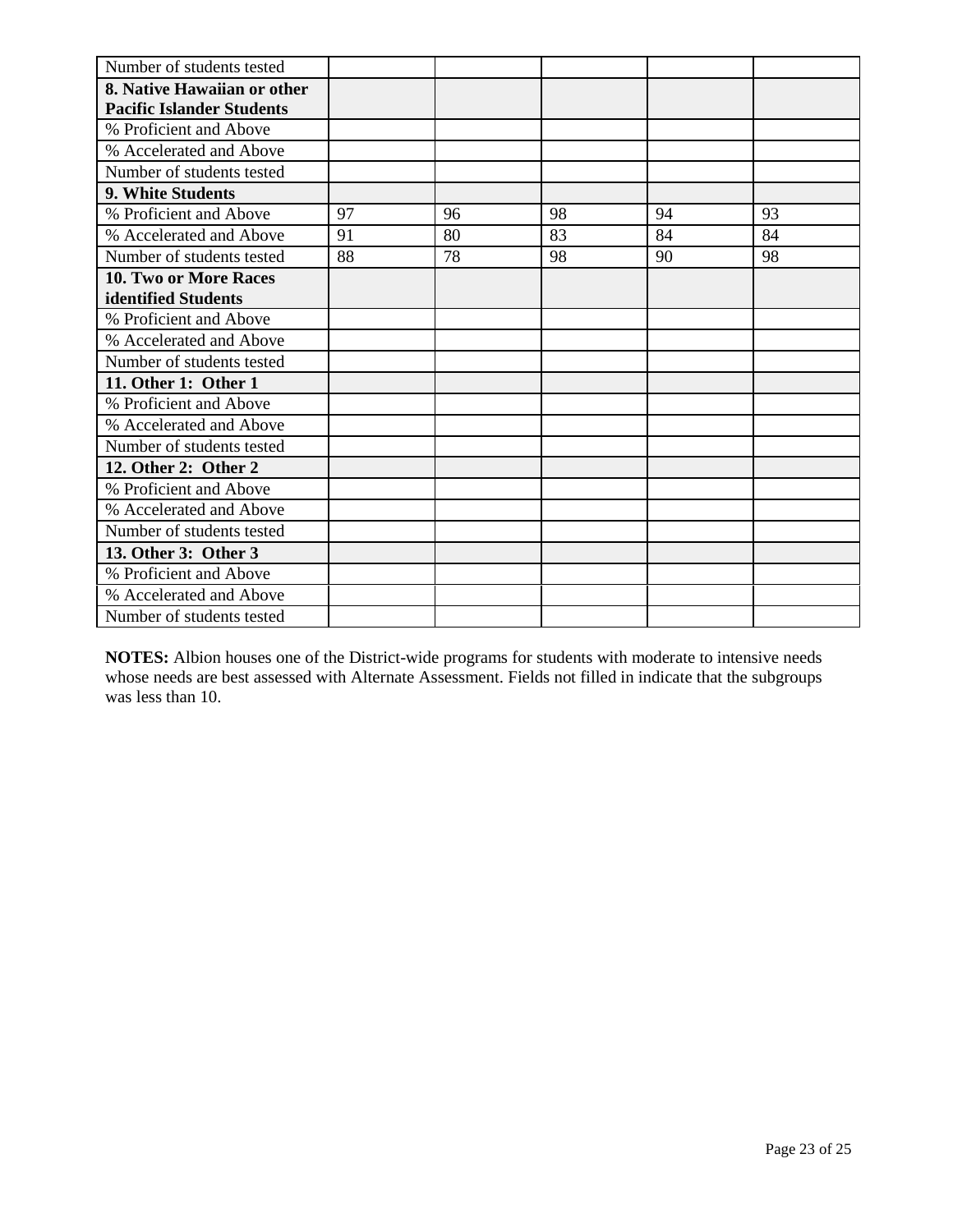#### **STATE CRITERION--REFERENCED TESTS**

# **Subject:** <u>Reading/ELA</u> **Test:** Ohio Achievement Assessment<br> **All Students Tested/Grade:** 4 **Edition/Publication Year:** 2013 Publisher: Ohio Department of Education

# **All Students Tested/Grade:** 4 **Edition/Publication Year:** 2013

| School Year                      | 2012-2013      | 2011-2012        | 2010-2011      | 2009-2010      | 2008-2009 |
|----------------------------------|----------------|------------------|----------------|----------------|-----------|
| Testing month                    | Apr            | Apr              | Apr            | Apr            | May       |
| <b>SCHOOL SCORES*</b>            |                |                  |                |                |           |
| % Proficient and Above           | 99             | 97               | 98             | 96             | 95        |
| % Accelerated and Above          | 74             | 61               | 66             | 54             | 67        |
| Number of students tested        | 91             | 116              | 102            | 94             | 96        |
| Percent of total students tested | 100            | 100              | 100            | 100            | 100       |
| Number of students tested with   | $\overline{0}$ | $\boldsymbol{0}$ | $\overline{3}$ | $\overline{0}$ | $\theta$  |
| alternative assessment           |                |                  |                |                |           |
| % of students tested with        | $\overline{0}$ | $\overline{0}$   | 3              | $\overline{0}$ | $\theta$  |
| alternative assessment           |                |                  |                |                |           |
| <b>SUBGROUP SCORES</b>           |                |                  |                |                |           |
| 1. Free and Reduced-Price        |                |                  |                |                |           |
| Meals/Socio-Economic/            |                |                  |                |                |           |
| <b>Disadvantaged Students</b>    |                |                  |                |                |           |
| % Proficient and Above           | 100            | 96               | 96             | 90             | 73        |
| % Accelerated and Above          | 67             | 54               | 54             | 40             | 46        |
| Number of students tested        | 21             | 28               | 24             | 20             | 11        |
| 2. Students receiving Special    |                |                  |                |                |           |
| <b>Education</b>                 |                |                  |                |                |           |
| % Proficient and Above           | 100            | 100              | 92             |                | 79        |
| % Accelerated and Above          | 46             | 27               | 33             |                | 43        |
| Number of students tested        | 11             | 11               | 12             |                | 14        |
| 3. English Language Learner      |                |                  |                |                |           |
| <b>Students</b>                  |                |                  |                |                |           |
| % Proficient and Above           |                |                  |                |                |           |
| % Accelerated and Above          |                |                  |                |                |           |
| Number of students tested        |                |                  |                |                |           |
| 4. Hispanic or Latino            |                |                  |                |                |           |
| <b>Students</b>                  |                |                  |                |                |           |
| % Proficient and Above           |                |                  |                |                |           |
| % Accelerated and Above          |                |                  |                |                |           |
| Number of students tested        |                |                  |                |                |           |
| 5. African-American              |                |                  |                |                |           |
| <b>Students</b>                  |                |                  |                |                |           |
| % Proficient and Above           |                |                  |                |                |           |
| % Accelerated and Above          |                |                  |                |                |           |
| Number of students tested        |                |                  |                |                |           |
| <b>6. Asian Students</b>         |                |                  |                |                |           |
| % Proficient and Above           |                |                  |                |                |           |
| % Accelerated and Above          |                |                  |                |                |           |
| Number of students tested        |                |                  |                |                |           |
| 7. American Indian or            |                |                  |                |                |           |
| <b>Alaska Native Students</b>    |                |                  |                |                |           |
| % Proficient and Above           |                |                  |                |                |           |
| % Accelerated and Above          |                |                  |                |                |           |